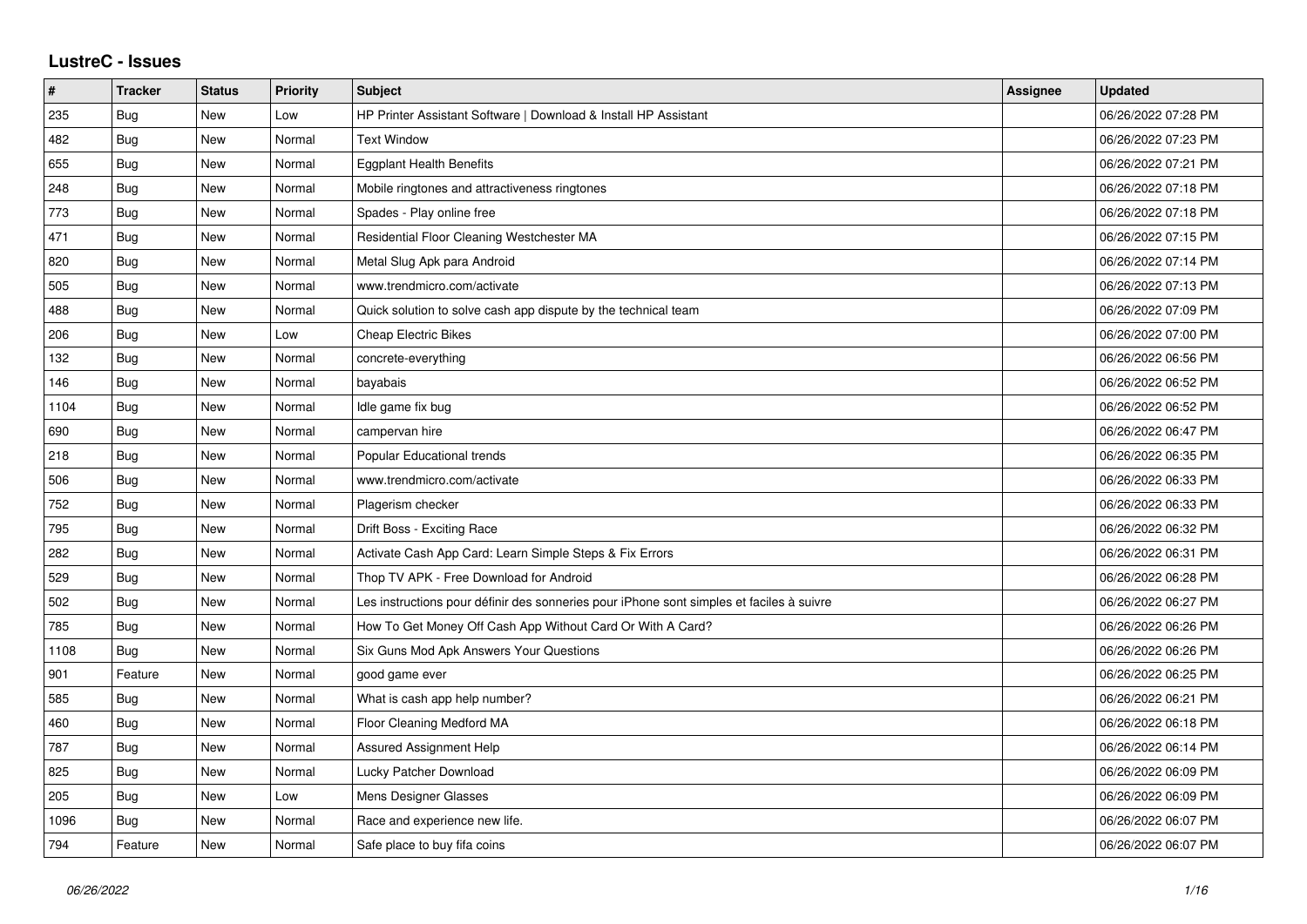| $\pmb{\#}$ | <b>Tracker</b> | <b>Status</b> | <b>Priority</b> | <b>Subject</b>                                                  | Assignee | <b>Updated</b>      |
|------------|----------------|---------------|-----------------|-----------------------------------------------------------------|----------|---------------------|
| 810        | Feature        | New           | Normal          | how to remove viruses from a phone                              |          | 06/26/2022 06:05 PM |
| 637        | Feature        | <b>New</b>    | Normal          | Why do the Outlook rules not work in my account?                |          | 06/26/2022 06:04 PM |
| 347        | Bug            | New           | Normal          | Eco/Green Cleaning Services in Chesapeake VA                    |          | 06/26/2022 06:01 PM |
| 129        | <b>Bug</b>     | New           | Normal          | xcvgbgh                                                         |          | 06/26/2022 06:01 PM |
| 497        | Bug            | New           | Normal          | Fake Nike Dunk Low Off-White Lot 50                             |          | 06/26/2022 05:57 PM |
| 489        | <b>Bug</b>     | New           | Normal          | Get cash app refund instantly if sent to the wrong person       |          | 06/26/2022 05:57 PM |
| 730        | Bug            | New           | Normal          | Canon IJ Network Tool                                           |          | 06/26/2022 05:51 PM |
| 496        | <b>Bug</b>     | New           | Normal          | What is Live NetTV?                                             |          | 06/26/2022 05:51 PM |
| 487        | <b>Bug</b>     | New           | Normal          | Cheap Fake Dunks                                                |          | 06/26/2022 05:49 PM |
| 802        | <b>Bug</b>     | <b>New</b>    | Normal          | Who Is an ETL Engineer                                          |          | 06/26/2022 05:48 PM |
| 170        | Feature        | New           | Normal          | top mba colleges in bangalore                                   |          | 06/26/2022 05:46 PM |
| 126        | Feature        | New           | Normal          | Stussy Air Force 1 replica                                      |          | 06/26/2022 05:46 PM |
| 611        | Feature        | New           | Normal          | Buy All Modafinil & Armodafinil Tablets @Buy Modafinil US       |          | 06/26/2022 05:44 PM |
| 151        | Feature        | New           | Normal          | Law Essay Writing Service - Assignments Planet                  |          | 06/26/2022 05:42 PM |
| 507        | Bug            | <b>New</b>    | Normal          | central.bitdefender.com                                         |          | 06/26/2022 05:37 PM |
| 123        | <b>Bug</b>     | New           | Normal          | https://www.reddit.com/r/NRLgrandfinal2020/                     |          | 06/26/2022 05:36 PM |
| 1116       | <b>Bug</b>     | New           | Normal          | ipTV smarts pro                                                 |          | 06/26/2022 05:34 PM |
| 974        | Bug            | New           | Normal          | Watch NCAA Football Live Streaming Free                         |          | 06/26/2022 05:33 PM |
| 469        | <b>Bug</b>     | New           | Normal          | Germs Removal Westchester MA                                    |          | 06/26/2022 05:31 PM |
| 696        | Bug            | <b>New</b>    | Normal          | How to Install the TuMangaOnline App                            |          | 06/26/2022 05:29 PM |
| 333        | <b>Bug</b>     | New           | Normal          | Mold Removal Services in Norfolk VA                             |          | 06/26/2022 05:28 PM |
| 622        | <b>Bug</b>     | New           | Normal          | CheapestMedsShop   100% Safe Medicines Online in UK & AUS.      |          | 06/26/2022 05:27 PM |
| 279        | Bug            | New           | High            | What is an essential feature of an internal communications app? |          | 06/26/2022 05:16 PM |
| 1098       | Bug            | New           | Normal          | Life of a Fisherman                                             |          | 06/26/2022 05:16 PM |
| 285        | Bug            | New           | Normal          | Have you ever written an essay?                                 |          | 06/26/2022 05:15 PM |
| 673        | <b>Bug</b>     | New           | Normal          | Learn the basics of pixel art - Clear grid                      |          | 06/26/2022 04:57 PM |
| 716        | <b>Bug</b>     | New           | Normal          | La celebración de un BabyShower.                                |          | 06/26/2022 04:56 PM |
| 220        | Feature        | New           | Normal          | essay writing services                                          |          | 06/26/2022 04:55 PM |
| 666        | Bug            | New           | Normal          | 470+ pages à colorier de Noël                                   |          | 06/26/2022 04:55 PM |
| 940        | Bug            | New           | Normal          | What is Plex and Is Plex Legal?                                 |          | 06/26/2022 04:50 PM |
| 809        | Bug            | New           | Normal          | Smash Karts - immerse yourself in the exciting race             |          | 06/26/2022 04:49 PM |
| 255        | Feature        | New           | Normal          | best doctor for psoriasis                                       |          | 06/26/2022 04:49 PM |
| 246        | Bug            | New           | Normal          | The Beast App                                                   |          | 06/26/2022 04:47 PM |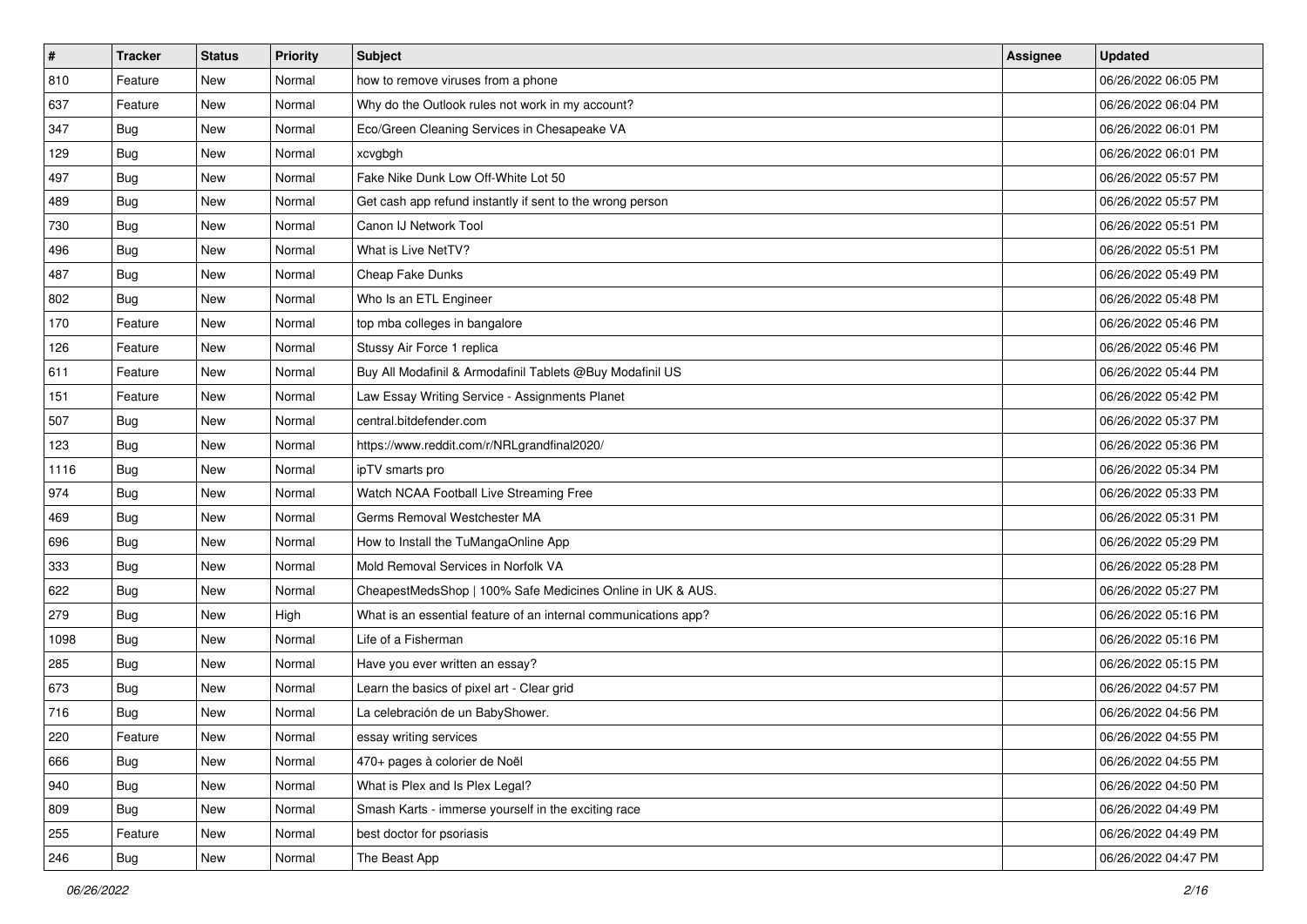| $\sharp$ | <b>Tracker</b> | <b>Status</b> | <b>Priority</b> | Subject                                                                          | <b>Assignee</b> | <b>Updated</b>      |
|----------|----------------|---------------|-----------------|----------------------------------------------------------------------------------|-----------------|---------------------|
| 632      | <b>Bug</b>     | New           | Normal          | CheapestMedsShop   100% Safe Medicines Online in UK & AUS.                       |                 | 06/26/2022 04:45 PM |
| 331      | Bug            | New           | Normal          | Water Extraction Services in Norfolk VA                                          |                 | 06/26/2022 04:41 PM |
| 644      | Bug            | New           | Normal          | <b>TeaTV App Review</b>                                                          |                 | 06/26/2022 04:40 PM |
| 565      | <b>Bug</b>     | New           | Normal          | How To Install RepelisPlus On Your Android Phone?                                |                 | 06/26/2022 04:39 PM |
| 345      | Bug            | New           | Normal          | Stain Protection Services in Chesapeake VA                                       |                 | 06/26/2022 04:36 PM |
| 610      | Feature        | New           | Normal          | CheapestMedsShop 100% Safe Medicines Online in USA UK & AUS.                     |                 | 06/26/2022 04:35 PM |
| 262      | Bug            | New           | Normal          | It this true to dealing Wuth                                                     |                 | 06/26/2022 04:31 PM |
| 801      | <b>Bug</b>     | New           | Normal          | Who Is an ETL Engineer                                                           |                 | 06/26/2022 04:29 PM |
| 750      | Bug            | New           | Normal          | Create a Report Template                                                         |                 | 06/26/2022 04:27 PM |
| 490      | <b>Bug</b>     | New           | Normal          | Unlock cash app account by getting quick solutions from the technical executives |                 | 06/26/2022 04:23 PM |
| 261      | <b>Bug</b>     | New           | Normal          | Ringtone Downloads - Easy Ways Come Up With Your Own Ringtones                   |                 | 06/26/2022 04:23 PM |
| 1097     | Bug            | New           | Normal          | Race and experience new life.                                                    |                 | 06/26/2022 04:22 PM |
| 712      | Bug            | New           | Normal          | Tips and Tricks                                                                  |                 | 06/26/2022 04:19 PM |
| 233      | <b>Bug</b>     | New           | Normal          | Anauthorsway.com: My User Experience                                             |                 | 06/26/2022 04:14 PM |
| 817      | Bug            | New           | Normal          | Pacman 30th Anniversary                                                          |                 | 06/26/2022 04:13 PM |
| 631      | Bug            | New           | Normal          | How Can I Load Cash App Card at Walmart straight away?                           |                 | 06/26/2022 04:07 PM |
| 380      | <b>Bug</b>     | New           | Normal          | Moving Services in McLean VA                                                     |                 | 06/26/2022 03:57 PM |
| 493      | Feature        | New           | High            | chainsaw dance                                                                   |                 | 06/26/2022 03:46 PM |
| 508      | <b>Bug</b>     | New           | Normal          | hire a professional dissertation help                                            |                 | 06/26/2022 03:38 PM |
| 234      | Bug            | New           | Normal          | My Personal Experience With the College Writing Services                         |                 | 06/26/2022 03:30 PM |
| 732      | Bug            | New           | Normal          | Get rectifications steps about why cash app transfer failed                      |                 | 06/26/2022 03:28 PM |
| 515      | Bug            | New           | Normal          | Fragment Nike Dunk High Tokyo Fake                                               |                 | 06/26/2022 03:25 PM |
| 219      | Bug            | New           | Normal          | Free Ringtones for Cell Phones.                                                  |                 | 06/26/2022 03:23 PM |
| 284      | <b>Bug</b>     | New           | Normal          | All About Cash App Transfer Fail Problems                                        |                 | 06/26/2022 03:15 PM |
| 193      | Bug            | New           | Normal          | 18% Discount on Homeopathic medicines                                            |                 | 06/26/2022 03:13 PM |
| 478      | Feature        | New           | Normal          | Is it safe to install third-party WhatsApp GB?                                   |                 | 06/26/2022 03:03 PM |
| 1077     | Bug            | New           | Normal          | Les excellentes façons d'utiliser ces images                                     |                 | 06/26/2022 02:59 PM |
| 158      | <b>Bug</b>     | New           | Normal          | dfghj zcvgh                                                                      |                 | 06/26/2022 02:58 PM |
| 592      | Bug            | New           | Normal          | Deezer Premium APK - Baixe músicas de qualquer lugar do mundo de graça           |                 | 06/26/2022 02:55 PM |
| 519      | <b>Bug</b>     | New           | Normal          | Are you finding online UK Assignment writers?                                    |                 | 06/26/2022 02:55 PM |
| 649      | Feature        | New           | Normal          | Pear Health Benefits                                                             |                 | 06/26/2022 02:53 PM |
| 789      | Bug            | New           | Normal          | Full version                                                                     |                 | 06/26/2022 02:47 PM |
| 247      | <b>Bug</b>     | New           | Normal          | best 4 Channel Amp                                                               |                 | 06/26/2022 02:47 PM |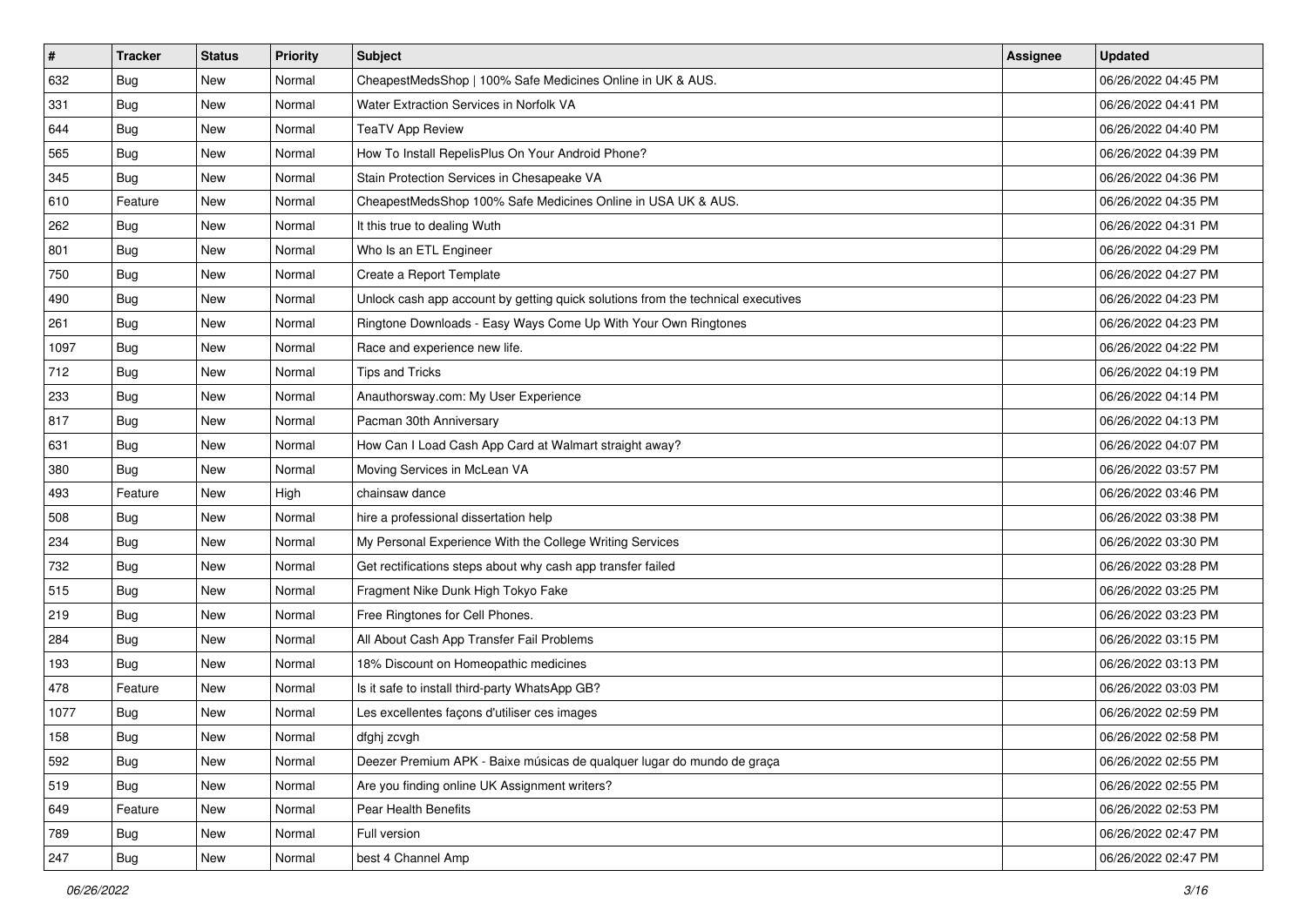| $\vert$ # | <b>Tracker</b> | <b>Status</b> | <b>Priority</b> | Subject                                                             | Assignee | <b>Updated</b>      |
|-----------|----------------|---------------|-----------------|---------------------------------------------------------------------|----------|---------------------|
| 312       | <b>Bug</b>     | New           | Normal          | Stain Protection Services in Virginia Beach VA                      |          | 06/26/2022 02:46 PM |
| 119       | Bug            | New           | Normal          | klhjigyu                                                            |          | 06/26/2022 02:31 PM |
| 494       | Bug            | New           | Normal          | <b>Buy Discussion Post</b>                                          |          | 06/26/2022 02:29 PM |
| 525       | Bug            | <b>New</b>    | Normal          | If you don't have a QR code: How to activate cash app card in app   |          | 06/26/2022 02:27 PM |
| 183       | Bug            | New           | Normal          | Nursing Assignment Help Online                                      |          | 06/26/2022 02:25 PM |
| 237       | Feature        | New           | Normal          | HP Printer Assistant Software   Download & Install HP Assistant     |          | 06/26/2022 02:24 PM |
| 503       | Bug            | New           | Normal          | Youtube Premium Apk free download for Android                       |          | 06/26/2022 02:23 PM |
| 822       | <b>Bug</b>     | New           | Normal          | Dowload Your Boyfriend Game                                         |          | 06/26/2022 02:21 PM |
| 250       | Bug            | New           | Normal          | Reviews of phone ringtones                                          |          | 06/26/2022 02:11 PM |
| 573       | Bug            | New           | Normal          | Experimente lo mejor en la aplicación Apk de juegos gratis          |          | 06/26/2022 02:11 PM |
| 278       | <b>Bug</b>     | New           | Normal          | Cash App Help & Solutions - Here You Will Get Better Assistance     |          | 06/26/2022 02:05 PM |
| 961       | Bug            | New           | Normal          | TeaTv is an Android                                                 |          | 06/26/2022 02:02 PM |
| 141       | Feature        | New           | Normal          | Something about jerry curly                                         |          | 06/26/2022 02:02 PM |
| 589       | Bug            | New           | Normal          | How can I get the cash app phone number of customer support?        |          | 06/26/2022 01:59 PM |
| 180       | Feature        | New           | Normal          | homoeobazaar                                                        |          | 06/26/2022 01:57 PM |
| 754       | Bug            | New           | Normal          | Cómo descargar tonos gratis de teléfono celular                     |          | 06/26/2022 01:56 PM |
| 568       | Bug            | New           | Normal          | Instale a versão mais recente do YouTube Premium                    |          | 06/26/2022 01:53 PM |
| 267       | Bug            | New           | Normal          | How To Use Internet Radio Services To Listen To Your Favorite Songs |          | 06/26/2022 01:52 PM |
| 768       | Bug            | New           | Normal          | Where can you buy best jackets online?                              |          | 06/26/2022 01:50 PM |
| 175       | Feature        | New           | Normal          | All About Cash App Transfer Fail Problems                           |          | 06/26/2022 01:45 PM |
| 144       | Bug            | New           | Normal          | curly bob lace front wigs                                           |          | 06/26/2022 01:44 PM |
| 705       | Bug            | New           | Normal          | wuxiaworld                                                          |          | 06/26/2022 01:43 PM |
| 784       | Bug            | New           | Normal          | How To Add Money On Cash App Card And Check The Funds?              |          | 06/26/2022 01:43 PM |
| 553       | <b>Bug</b>     | New           | Normal          | Cinema HD APK - Free Movie Enjoyment App on Android                 |          | 06/26/2022 01:39 PM |
| 699       | Bug            | New           | Normal          | Would you be able to utilize Cash App Twitch?                       |          | 06/26/2022 01:31 PM |
| 735       | Bug            | New           | Normal          | A quick fix of how to get money back from cash app stocks           |          | 06/26/2022 01:31 PM |
| 265       | Bug            | New           | Normal          | 3 Faq's On Downloading To Your Apple Ipod                           |          | 06/26/2022 01:26 PM |
| 623       | i Bug          | New           | Normal          | Listen to online radio stations for mobile phones                   |          | 06/26/2022 01:20 PM |
| 292       | <b>Bug</b>     | New           | Normal          | Venmo to Cash App Transfer Of Money- Explore Here                   |          | 06/26/2022 01:20 PM |
| 640       | <b>Bug</b>     | New           | Normal          | play game with me                                                   |          | 06/26/2022 01:19 PM |
| 687       | <b>Bug</b>     | New           | Normal          | How to use twitch.tv/activate?                                      |          | 06/26/2022 01:15 PM |
| 1018      | Bug            | New           | Normal          | So erhalten Sie ein kostenloses Hörbuch                             |          | 06/26/2022 01:15 PM |
| 555       | <b>Bug</b>     | New           | Normal          | web design development in hyderabad                                 |          | 06/26/2022 01:08 PM |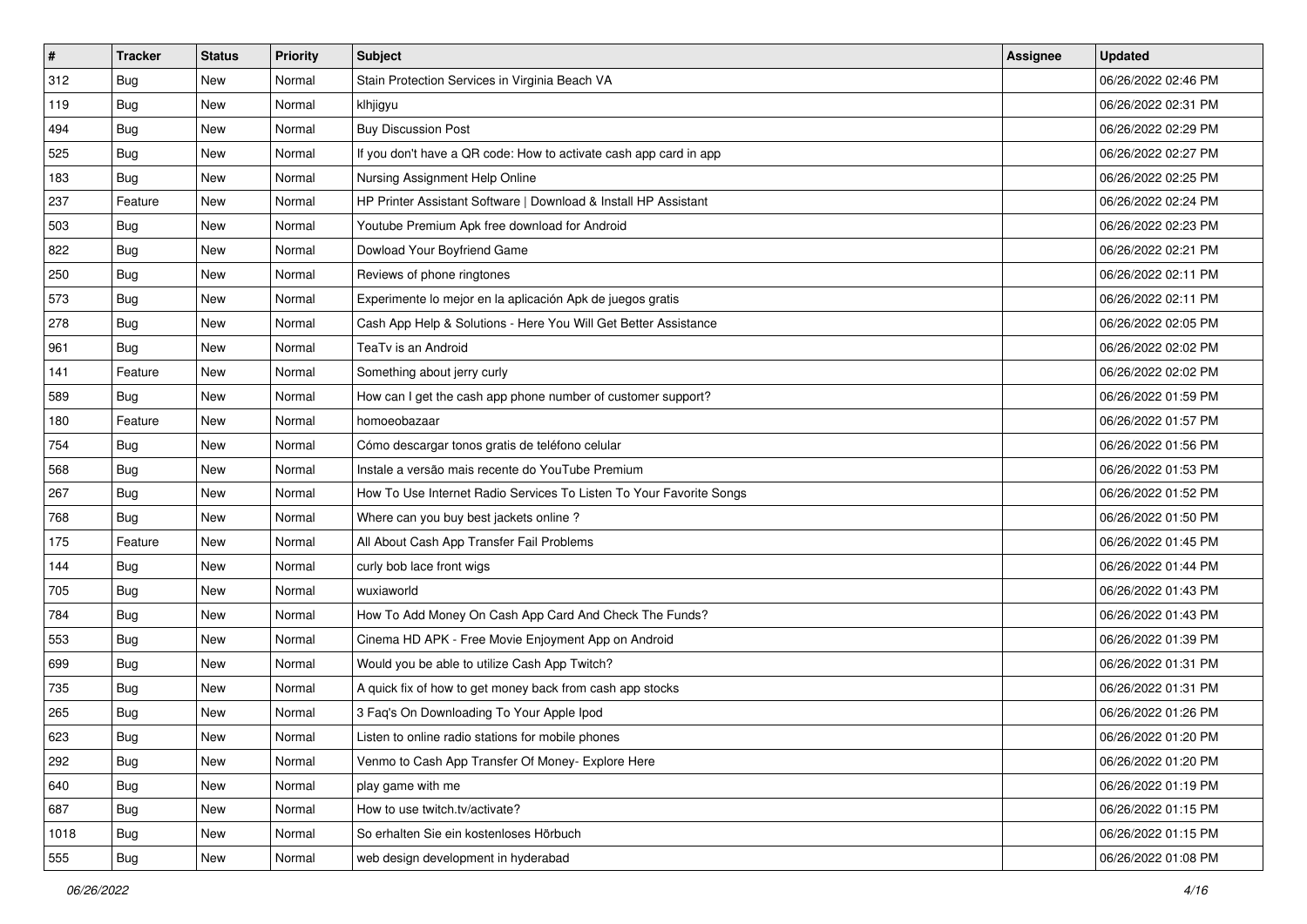| #    | <b>Tracker</b> | <b>Status</b> | Priority | Subject                                                                                | Assignee | <b>Updated</b>      |
|------|----------------|---------------|----------|----------------------------------------------------------------------------------------|----------|---------------------|
| 798  | <b>Bug</b>     | New           | Normal   | Who Is an ETL Engineer                                                                 |          | 06/26/2022 01:07 PM |
| 537  | Bug            | New           | Normal   | Get tech assistance with customer support on ATT Yahoo email login issue.              |          | 06/26/2022 01:06 PM |
| 157  | <b>Bug</b>     | New           | Normal   | Forget cash app pin                                                                    |          | 06/26/2022 01:04 PM |
| 664  | <b>Bug</b>     | New           | Normal   | Tea TV Apk Download - The Best Way to Watch Movies Offline                             |          | 06/26/2022 12:59 PM |
| 289  | Bug            | New           | Normal   | Recover Yahoo Mail Forgotten Password - Explore Kanata Chinese                         |          | 06/26/2022 12:59 PM |
| 811  | <b>Bug</b>     | New           | Normal   | Canon IJ Network Tool                                                                  |          | 06/26/2022 12:58 PM |
| 136  | <b>Bug</b>     | New           | Normal   | snappow                                                                                |          | 06/26/2022 12:51 PM |
| 189  | <b>Bug</b>     | New           | Normal   | College Biology Writing Services                                                       |          | 06/26/2022 12:50 PM |
| 922  | Bug            | New           | Normal   | Why Is The Need For Assignment Writing Services?                                       |          | 06/26/2022 12:42 PM |
| 228  | Bug            | New           | Normal   | Why Does Cash App Transaction Failed? - Here Is the Answer                             |          | 06/26/2022 12:40 PM |
| 783  | <b>Bug</b>     | New           | Normal   | How Do I Determine The Reasons And Solutions To Fix Cash App Transfer Failed?          |          | 06/26/2022 12:30 PM |
| 749  | Bug            | New           | Normal   | The Best Bubble Shooter Game for Android                                               |          | 06/26/2022 12:12 PM |
| 719  | Bug            | New           | Normal   | How Do I Send \$5000 Through Cash App Account With Ease?                               |          | 06/26/2022 12:11 PM |
| 941  | <b>Bug</b>     | New           | Normal   | is Disney Now and Disney Plus different?                                               |          | 06/26/2022 12:10 PM |
| 1115 | <b>Bug</b>     | New           | Normal   | How to access your saved favorite Tiktok                                               |          | 06/26/2022 12:01 PM |
| 466  | Bug            | New           | Normal   | Floor Stripping Westchester MA                                                         |          | 06/26/2022 11:57 AM |
| 549  | <b>Bug</b>     | New           | Normal   | Radio Luisteren                                                                        |          | 06/26/2022 11:56 AM |
| 260  | Bug            | New           | Normal   | Web Design Services Near Me                                                            |          | 06/26/2022 11:55 AM |
| 75   | <b>Bug</b>     | New           | Normal   | exception File "checks/algebraicLoop.ml", line 368, characters 16-22: Assertion failed |          | 06/26/2022 11:50 AM |
| 491  | Feature        | New           | Normal   | Automatically download and paste Reddit wallpapers into Windows                        |          | 06/26/2022 11:49 AM |
| 150  | <b>Bug</b>     | New           | Normal   | dfgh                                                                                   |          | 06/26/2022 11:41 AM |
| 702  | Bug            | New           | Normal   | Avail Chime Customer Service to know How To Get Chime Bank Statement                   |          | 06/26/2022 11:41 AM |
| 194  | Bug            | New           | Normal   | lace closure wigs                                                                      |          | 06/26/2022 11:34 AM |
| 1120 | <b>Bug</b>     | New           | Normal   | Summary of 5 best coloring apps on phones                                              |          | 06/26/2022 11:32 AM |
| 777  | Bug            | New           | Normal   | Obtain driving instructions using Google Maps.                                         |          | 06/26/2022 11:30 AM |
| 209  | <b>Bug</b>     | New           | Normal   | Neglect to access old Cash App account considering message notice issue? Contact help. |          | 06/26/2022 11:29 AM |
| 522  | Feature        | New           | Normal   | Can You Check App Limits, If Cash app won't let me send money?                         |          | 06/26/2022 11:29 AM |
| 495  | Bug            | New           | Normal   | Twitch Clip Downloader Download Twitch Clips Online 2021                               |          | 06/26/2022 11:27 AM |
| 230  | <b>Bug</b>     | New           | Normal   | Add Money To Cash App Card - Auto Cash Apps                                            |          | 06/26/2022 11:25 AM |
| 258  | Bug            | New           | Normal   | Fake Nike Dunk High AMBUSH Deep Royal                                                  |          | 06/26/2022 11:25 AM |
| 698  | Feature        | New           | Normal   | Connect with cash app representative to ask about cash app flip scam                   |          | 06/26/2022 11:24 AM |
| 574  | <b>Bug</b>     | New           | Normal   | How to fix the Epson printer offline issue due to a wired connection?                  |          | 06/26/2022 11:19 AM |
| 620  | <b>Bug</b>     | New           | Normal   | Viagra Meds: Fastest & Quick Delivery On Your Doorstep - USA                           |          | 06/26/2022 11:15 AM |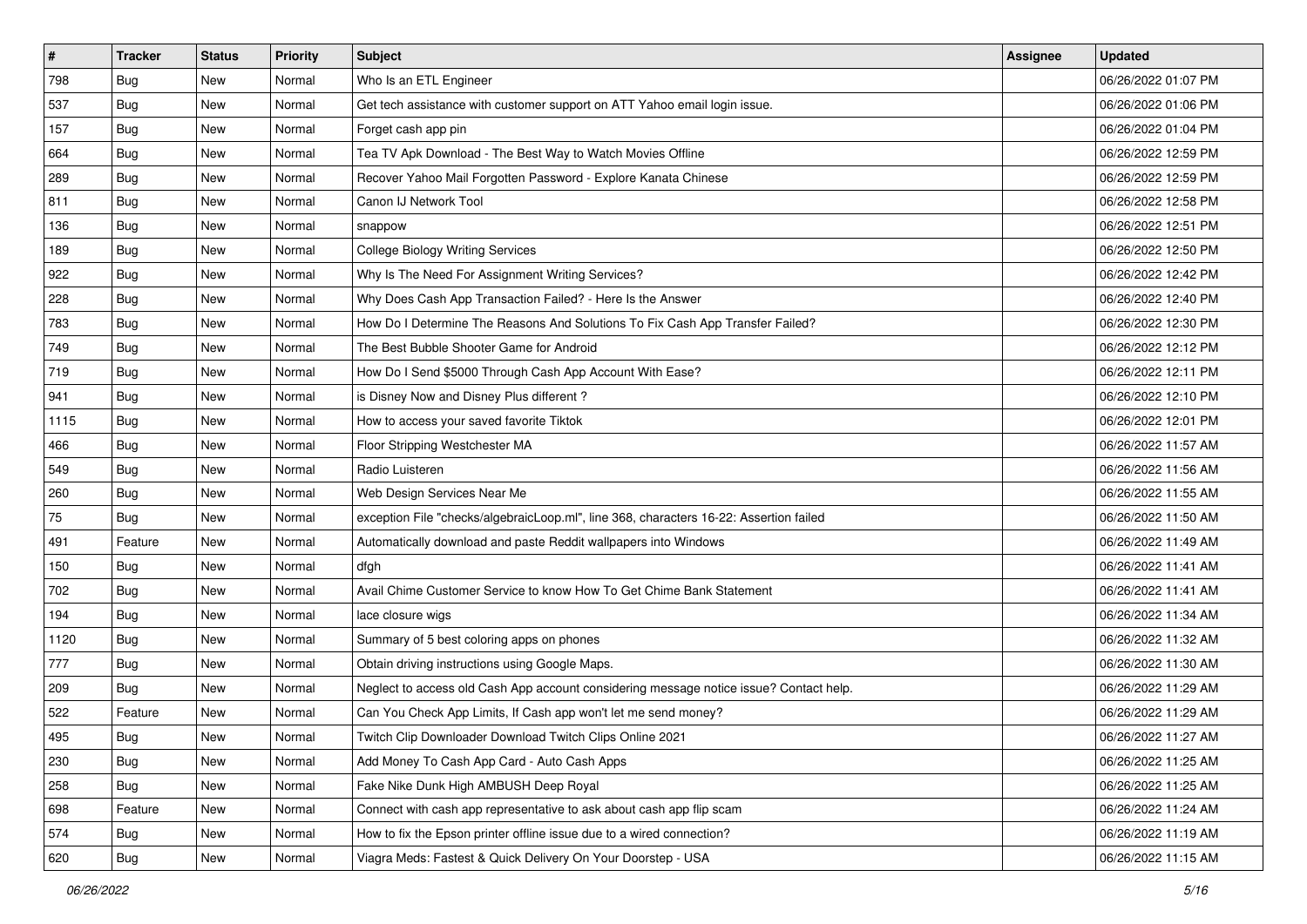| $\vert$ # | <b>Tracker</b> | <b>Status</b> | <b>Priority</b> | <b>Subject</b>                                                                   | <b>Assignee</b> | <b>Updated</b>      |
|-----------|----------------|---------------|-----------------|----------------------------------------------------------------------------------|-----------------|---------------------|
| 604       | <b>Bug</b>     | New           | Normal          | Idle Game Online                                                                 |                 | 06/26/2022 11:11 AM |
| 473       | Bug            | New           | Normal          | Floor Stripping Arlington MA                                                     |                 | 06/26/2022 11:10 AM |
| 257       | Bug            | <b>New</b>    | Normal          | Best latte machines                                                              |                 | 06/26/2022 11:07 AM |
| 788       | Bug            | New           | Normal          | Intro Maker Mod APK                                                              |                 | 06/26/2022 11:01 AM |
| 541       | <b>Bug</b>     | <b>New</b>    | Normal          | How to fix the cash app payment failed errors?                                   |                 | 06/26/2022 11:01 AM |
| 470       | <b>Bug</b>     | <b>New</b>    | Normal          | Commercial Floor Cleaning Westchester MA                                         |                 | 06/26/2022 10:56 AM |
| 140       | <b>Bug</b>     | New           | Normal          | sugarbalanceusa                                                                  |                 | 06/26/2022 10:54 AM |
| 567       | <b>Bug</b>     | New           | Normal          | Singapore assignment help                                                        |                 | 06/26/2022 10:52 AM |
| 547       | <b>Bug</b>     | New           | Normal          | Get rid of the issue of cash app down by calling experts.                        |                 | 06/26/2022 10:38 AM |
| 764       | Bug            | New           | Normal          | What is available to see what I can watch HBO Max?                               |                 | 06/26/2022 10:38 AM |
| 952       | <b>Bug</b>     | New           | Normal          | Canon IJ Network Tool                                                            |                 | 06/26/2022 10:35 AM |
| 577       | Bug            | New           | Normal          | Follow these easy steps to make Admiral Casino Login                             |                 | 06/26/2022 10:30 AM |
| 812       | Feature        | New           | Normal          | canon.com/ijsetup                                                                |                 | 06/26/2022 10:21 AM |
| 168       | Bug            | New           | Normal          | UFC 256 Live Stream Online                                                       |                 | 06/26/2022 10:16 AM |
| 662       | <b>Bug</b>     | New           | Normal          | Oreo TV Download - The Easiest Way to Watch Live TV                              |                 | 06/26/2022 10:14 AM |
| 581       | Bug            | New           | Normal          | E-Learning Course Help                                                           |                 | 06/26/2022 10:14 AM |
| 597       | <b>Bug</b>     | <b>New</b>    | Normal          | Universo s / f Download                                                          |                 | 06/26/2022 10:14 AM |
| 169       | Bug            | New           | Normal          | CV Maker - UAE CV Writing Agency                                                 |                 | 06/26/2022 10:12 AM |
| 617       | <b>Bug</b>     | <b>New</b>    | Normal          | Buy Vidalista Tablets (Tadalafil) at [\$25 OFF + Free Shipping] Vidalistatablets |                 | 06/26/2022 10:11 AM |
| 214       | Feature        | <b>New</b>    | Normal          | Five Christmas Apps For Apple Users                                              |                 | 06/26/2022 10:10 AM |
| 967       | Feature        | <b>New</b>    | Normal          | stream live nfl games free online                                                |                 | 06/26/2022 10:09 AM |
| 190       | Bug            | <b>New</b>    | Normal          | All About Cash App Transfer Fail Problems                                        |                 | 06/26/2022 10:07 AM |
| 215       | Bug            | <b>New</b>    | Normal          | How For Top Level Cell Phone For You                                             |                 | 06/26/2022 10:03 AM |
| 372       | Bug            | New           | Normal          | Auto Transport Services in Arlington County VA                                   |                 | 06/26/2022 10:03 AM |
| 184       | <b>Bug</b>     | <b>New</b>    | Normal          | Affordable Business Writing Services                                             |                 | 06/26/2022 09:46 AM |
| 642       | Bug            | New           | Normal          | thong tin thoi tiet ngay hom nay                                                 |                 | 06/26/2022 09:45 AM |
| 993       | <b>Bug</b>     | <b>New</b>    | Normal          | IO Games Free Online                                                             |                 | 06/26/2022 09:41 AM |
| 652       | Bug            | New           | Normal          | Sesame Health Benefits                                                           |                 | 06/26/2022 09:38 AM |
| 400       | Bug            | New           | Normal          | Office Moving Services in Potomac MD                                             |                 | 06/26/2022 09:28 AM |
| 799       | Bug            | New           | Normal          | Who Is an ETL Engineer                                                           |                 | 06/26/2022 09:27 AM |
| 181       | Bug            | New           | Normal          | <b>Healthcare Custom Writing Services</b>                                        |                 | 06/26/2022 09:26 AM |
| 989       | Bug            | New           | Normal          | Barewoods Wax Cigar                                                              |                 | 06/26/2022 09:19 AM |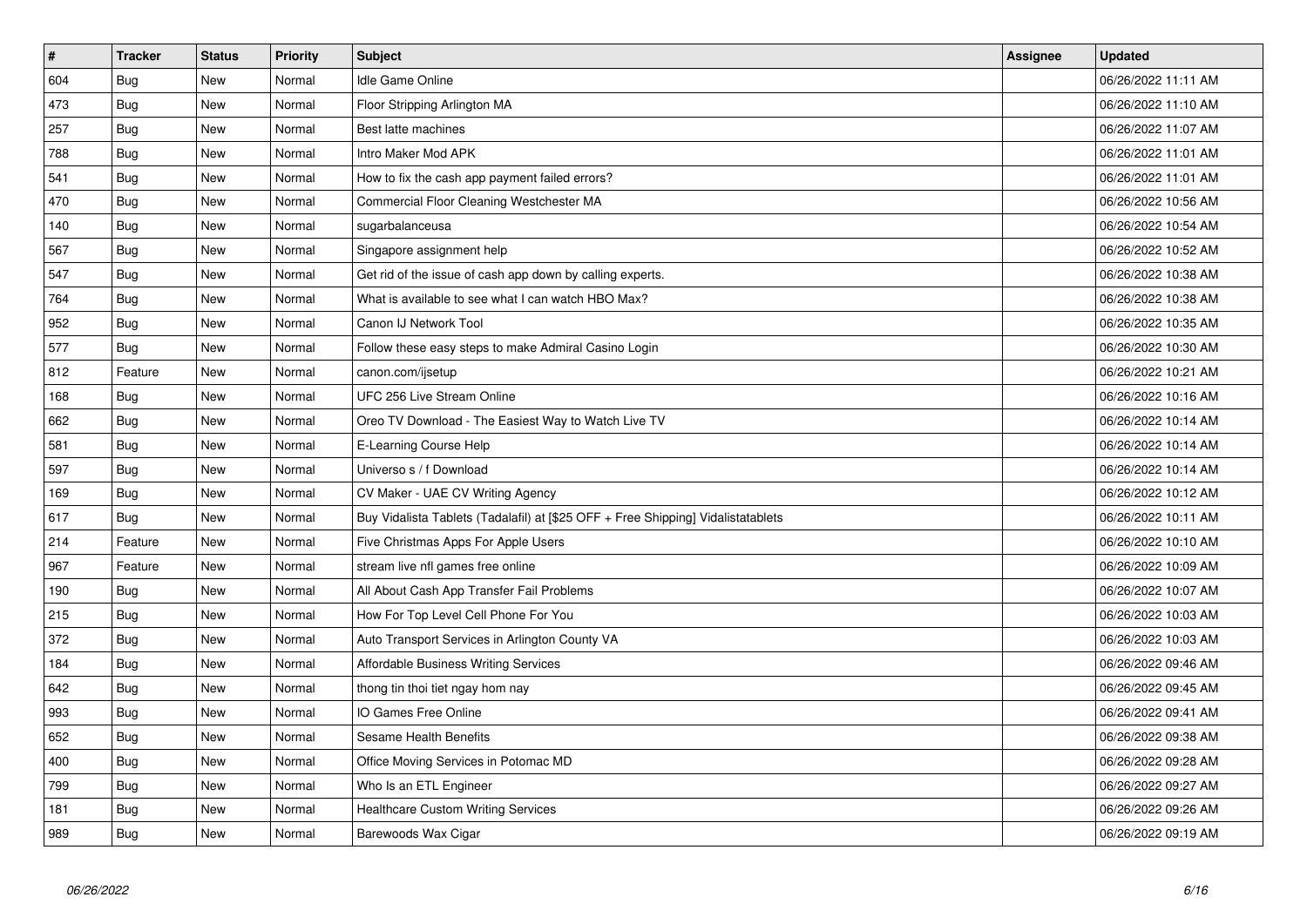| $\vert$ # | <b>Tracker</b> | <b>Status</b> | <b>Priority</b> | Subject                                                                                                                                                  | <b>Assignee</b> | <b>Updated</b>      |
|-----------|----------------|---------------|-----------------|----------------------------------------------------------------------------------------------------------------------------------------------------------|-----------------|---------------------|
| 1111      | <b>Bug</b>     | New           | Normal          | LOLBeans is a fun battle royale game where you race with other players while avoiding obstacles. Reach the end of<br>the course in competitive gameplay! |                 | 06/26/2022 09:17 AM |
| 504       | <b>Bug</b>     | <b>New</b>    | Normal          | A beginner should always look for online Java assignment help!                                                                                           |                 | 06/26/2022 09:15 AM |
| 706       | Bug            | New           | Normal          | How Can You Cancel A Cash App Payment Without Any Prior Information?                                                                                     |                 | 06/26/2022 09:13 AM |
| 770       | <b>Bug</b>     | <b>New</b>    | Normal          | Canon IJ Network Tool                                                                                                                                    |                 | 06/26/2022 09:12 AM |
| 613       | <b>Bug</b>     | New           | Normal          | Buy Aspadol 100mg Tab Online in US, UK, AU   Erospharmacy                                                                                                |                 | 06/26/2022 09:10 AM |
| 142       | Feature        | New           | Normal          | About ashimary hair                                                                                                                                      |                 | 06/26/2022 09:07 AM |
| 115       | Bug            | New           | Normal          | NFL LIVE STREAM                                                                                                                                          |                 | 06/26/2022 08:48 AM |
| 958       | <b>Bug</b>     | New           | Normal          | Avail Cash app support service to know Sutton bank cash app number                                                                                       |                 | 06/26/2022 08:46 AM |
| 658       | <b>Bug</b>     | New           | Normal          | Watermelon Nutrition Facts And Health Benefits                                                                                                           |                 | 06/26/2022 08:33 AM |
| 336       | <b>Bug</b>     | New           | Normal          | Tile & Grout Cleaning Services in Norfolk VA                                                                                                             |                 | 06/26/2022 08:33 AM |
| 984       | <b>Bug</b>     | New           | Normal          | How to disable, permanently delete Twitter account on phone, PC                                                                                          |                 | 06/26/2022 08:28 AM |
| 747       | Bug            | New           | Normal          | How to Install Tyflex Plus on Your Android Device                                                                                                        |                 | 06/26/2022 08:16 AM |
| 551       | <b>Bug</b>     | New           | Normal          | Why Do Students Need Online Best Dissertation Writing Services?                                                                                          |                 | 06/26/2022 08:15 AM |
| 874       | <b>Bug</b>     | New           | Normal          | Cómo descargar Minecraft Apk                                                                                                                             |                 | 06/26/2022 08:01 AM |
| 767       | <b>Bug</b>     | New           | Normal          | apkmod                                                                                                                                                   |                 | 06/26/2022 07:59 AM |
| 963       | Feature        | New           | Normal          | Why I am not getting cool cash app card designs- call experts                                                                                            |                 | 06/26/2022 07:52 AM |
| 159       | Bug            | New           | Normal          | xfguih njgkh                                                                                                                                             |                 | 06/26/2022 07:47 AM |
| 1102      | <b>Bug</b>     | New           | Normal          | Charlottesville Travel Guide?                                                                                                                            |                 | 06/26/2022 07:44 AM |
| 517       | <b>Bug</b>     | New           | Normal          | Proficient tips to take help of cash app support professionals:                                                                                          |                 | 06/26/2022 07:34 AM |
| 475       | Bug            | New           | Normal          | Floor Cleaning Arlington MA                                                                                                                              |                 | 06/26/2022 07:33 AM |
| 492       | <b>Bug</b>     | New           | Normal          | HD Streamz MOD APK v3.5.5 (Keine Werbung)                                                                                                                |                 | 06/26/2022 07:29 AM |
| 964       | <b>Bug</b>     | New           | Normal          | Can I Fix Cash App Transfer Failed Issues By Adding Sufficient Funds?                                                                                    |                 | 06/26/2022 07:21 AM |
| 771       | <b>Bug</b>     | New           | Normal          | united airlines baggage policy                                                                                                                           |                 | 06/26/2022 07:19 AM |
| 682       | <b>Bug</b>     | New           | Normal          | Does Facebook customer service live chat allow to speak with someone?                                                                                    |                 | 06/26/2022 07:17 AM |
| 520       | Bug            | New           | Normal          | What Is The Major Role Of Cash.app/Help and Support Page?                                                                                                |                 | 06/26/2022 07:10 AM |
| 200       | <b>Bug</b>     | New           | Normal          | uiopi <sup>[0</sup>                                                                                                                                      |                 | 06/26/2022 07:06 AM |
| 628       | Bug            | New           | Normal          | CV reviewing services!                                                                                                                                   |                 | 06/26/2022 06:49 AM |
| 657       | Bug            | New           | Normal          | <b>Coconut Nutrition Facts And Health Benefits</b>                                                                                                       |                 | 06/26/2022 06:45 AM |
| 627       | Bug            | New           | Normal          | <b>HELO</b>                                                                                                                                              |                 | 06/26/2022 06:42 AM |
| 638       | <b>Bug</b>     | New           | Normal          | Run 3 game                                                                                                                                               |                 | 06/26/2022 06:31 AM |
| 217       | Bug            | New           | Normal          | How this service matter most?                                                                                                                            |                 | 06/26/2022 06:31 AM |
| 728       | Bug            | New           | Normal          | Will Cash App refund money if scammed? Hitches With Optimum Ease                                                                                         |                 | 06/26/2022 06:15 AM |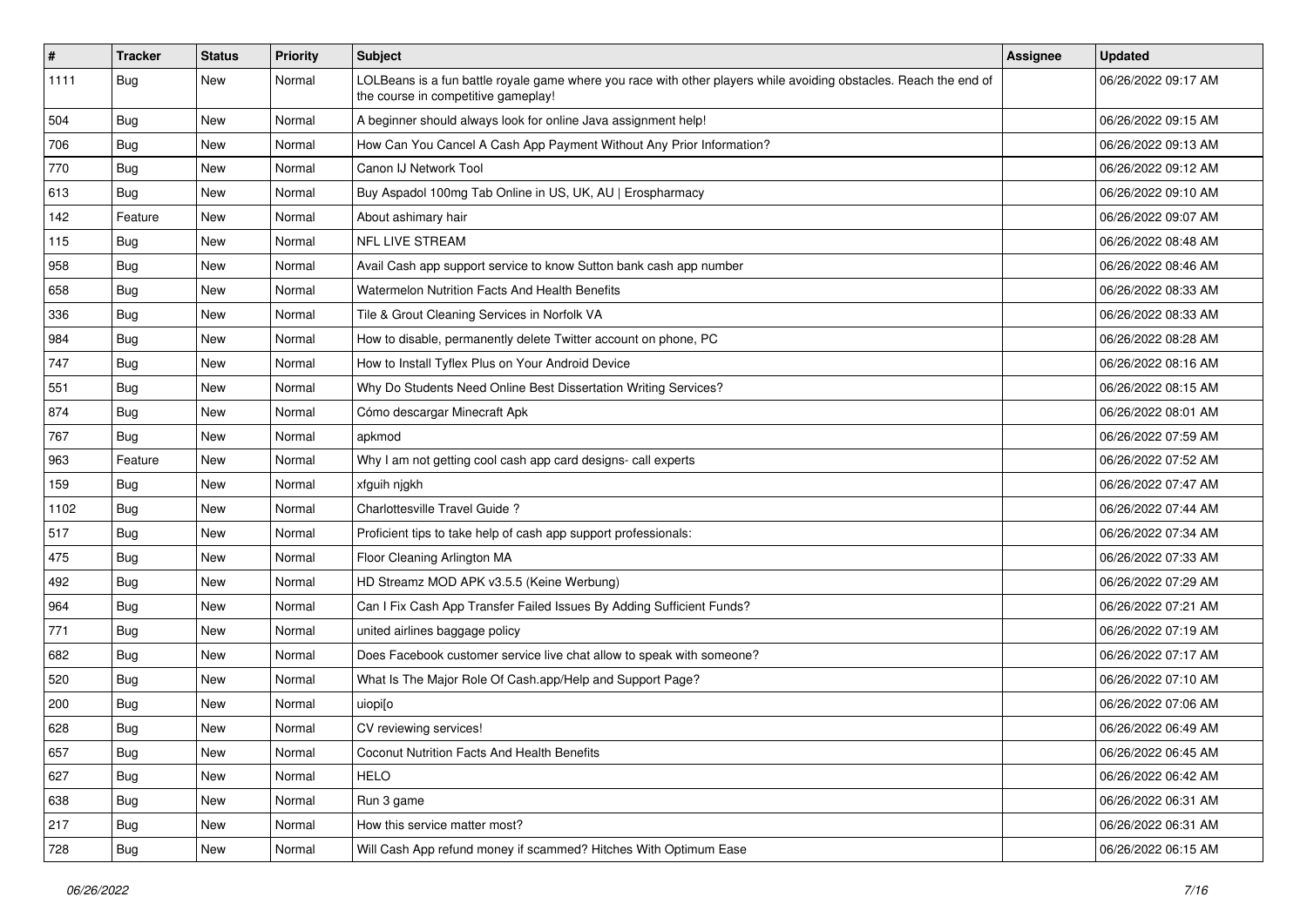| $\sharp$ | <b>Tracker</b> | <b>Status</b> | <b>Priority</b> | Subject                                                                                                                                      | Assignee | <b>Updated</b>      |
|----------|----------------|---------------|-----------------|----------------------------------------------------------------------------------------------------------------------------------------------|----------|---------------------|
| 714      | <b>Bug</b>     | New           | Normal          | Cuevana 3 Premium - Enjoy Your Favorite Movies and TV Shows on Your Smart TV                                                                 |          | 06/26/2022 06:14 AM |
| 977      | <b>Bug</b>     | New           | Normal          | Fans of the Old Country will like this book.                                                                                                 |          | 06/26/2022 05:54 AM |
| 499      | Feature        | New           | Normal          | Discover The Premium Features Of Spotify Mod Apk                                                                                             |          | 06/26/2022 05:52 AM |
| 76       | <b>Bug</b>     | New           | Normal          | Import error: Load error: imported node real_to_int declared in a regular Lustre file. File "include/conv.lusi", line 1,<br>characters 0-64: |          | 06/26/2022 05:52 AM |
| 609      | <b>Bug</b>     | New           | High            | Online Trusted Medicine Store in US for Health - Genericmedsupply                                                                            |          | 06/26/2022 05:43 AM |
| 665      | Feature        | New           | Normal          | Look for a dedicated help with finance assignment                                                                                            |          | 06/26/2022 05:42 AM |
| 990      | Bug            | New           | Normal          | Mushrooms                                                                                                                                    |          | 06/26/2022 05:41 AM |
| 116      | Bug            | New           | Normal          | aertaeyg                                                                                                                                     |          | 06/26/2022 05:38 AM |
| 481      | Bug            | New           | Normal          | Nur Online Shop                                                                                                                              |          | 06/26/2022 05:37 AM |
| 198      | Bug            | New           | Normal          | DR. RECKEWEG R42 (HAEMOVENIN) (22ML)                                                                                                         |          | 06/26/2022 05:31 AM |
| 772      | <b>Bug</b>     | New           | Normal          | united airlines baggage policy                                                                                                               |          | 06/26/2022 05:25 AM |
| 639      | Bug            | New           | Normal          | thong tin chinh xac                                                                                                                          |          | 06/26/2022 05:25 AM |
| 946      | <b>Bug</b>     | New           | Normal          | What is Plex and Is Plex Legal?                                                                                                              |          | 06/26/2022 05:23 AM |
| 211      | <b>Bug</b>     | New           | Normal          | Problem in Cash App rebate? Call Cash App customer service number for help.                                                                  |          | 06/26/2022 05:19 AM |
| 128      | <b>Bug</b>     | New           | Normal          | dfgbd                                                                                                                                        |          | 06/26/2022 05:07 AM |
| 465      | <b>Bug</b>     | New           | Normal          | Carpet Cleaning Westchester MA                                                                                                               |          | 06/26/2022 05:07 AM |
| 514      | Bug            | New           | Normal          | Trans-Caribbean                                                                                                                              |          | 06/26/2022 05:03 AM |
| 717      | <b>Bug</b>     | New           | Normal          | Disney Plus Apk - Watch Movies and TV Shows on Your Device                                                                                   |          | 06/26/2022 04:56 AM |
| 680      | Feature        | New           | Normal          | Word Jewels 2                                                                                                                                |          | 06/26/2022 04:55 AM |
| 686      | Bug            | New           | Normal          | Welcome To The Most Demandable Mahipalpur Escorts Agency                                                                                     |          | 06/26/2022 04:37 AM |
| 950      | Bug            | New           | Normal          | ij.start canon                                                                                                                               |          | 06/26/2022 04:35 AM |
| 310      | Bug            | New           | Normal          | Mattress Cleaning Services in Virginia Beach VA                                                                                              |          | 06/26/2022 04:33 AM |
| 197      | <b>Bug</b>     | New           | Normal          | SBL JABORANDI PLUS HAIR OIL - COMPLETE SCALP CARE (100ML)                                                                                    |          | 06/26/2022 04:26 AM |
| 476      | Feature        | New           | High            | <b>American Airlines Reservations</b>                                                                                                        |          | 06/26/2022 04:14 AM |
| 935      | Bug            | New           | Normal          | MovieBox Pro Apk - Watch Movies and TV Shows on Your Android Phone                                                                           |          | 06/26/2022 04:11 AM |
| 244      | <b>Bug</b>     | New           | Normal          | Quels sont les avantages des stations de radio en ligne.                                                                                     |          | 06/26/2022 03:48 AM |
| 528      | <b>Bug</b>     | New           | Normal          | Korean Mag                                                                                                                                   |          | 06/26/2022 03:41 AM |
| 557      | Feature        | New           | Normal          | <b>Business Law Assignment Help</b>                                                                                                          |          | 06/26/2022 03:01 AM |
| 677      | Bug            | New           | Normal          | Logo Design Services Near Me                                                                                                                 |          | 06/26/2022 02:32 AM |
| 774      | Bug            | New           | Normal          | Follow proper initiatives                                                                                                                    |          | 06/26/2022 02:21 AM |
| 243      | Feature        | New           | Normal          | Reconstruir la pandilla de la mafia en Gangstar Vegas MOD APK                                                                                |          | 06/26/2022 02:20 AM |
| 512      | <b>Bug</b>     | New           | Normal          | The Importance Of Using Custom Writing Services                                                                                              |          | 06/26/2022 02:20 AM |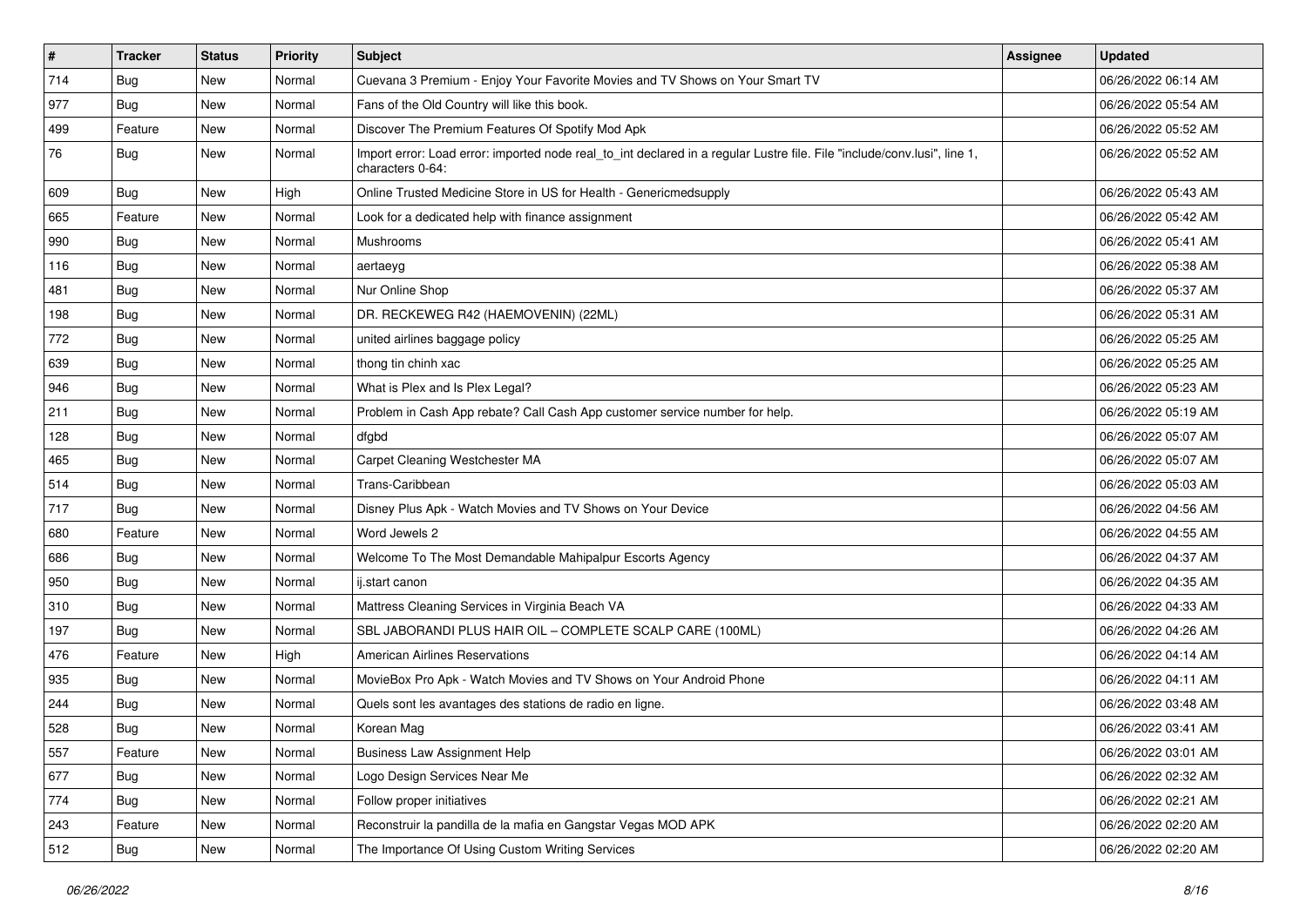| $\sharp$ | <b>Tracker</b> | <b>Status</b> | <b>Priority</b> | Subject                                                              | Assignee | <b>Updated</b>      |
|----------|----------------|---------------|-----------------|----------------------------------------------------------------------|----------|---------------------|
| 621      | <b>Bug</b>     | New           | Normal          | Buy All Modafinil & Armodafinil Tablets @Buy Modafinil US            |          | 06/26/2022 02:20 AM |
| 741      | <b>Bug</b>     | New           | Normal          | <b>Blockchain Technology Solutions</b>                               |          | 06/26/2022 02:19 AM |
| 612      | Bug            | New           | Normal          | Luxury Slingshot Rental                                              |          | 06/26/2022 02:02 AM |
| 994      | Feature        | <b>New</b>    | Normal          | Cricut.com/setup                                                     |          | 06/26/2022 02:00 AM |
| 586      | Bug            | New           | Normal          | Best Modifications For Your Mobile Phone                             |          | 06/26/2022 01:51 AM |
| 161      | <b>Bug</b>     | New           | Normal          | dfdrtyuio                                                            |          | 06/26/2022 01:46 AM |
| 480      | Bug            | New           | Normal          | Nur Online Shop                                                      |          | 06/26/2022 01:32 AM |
| 259      | <b>Bug</b>     | New           | Normal          | call center services                                                 |          | 06/26/2022 01:30 AM |
| 542      | Bug            | New           | Normal          | Web N Logo Design                                                    |          | 06/26/2022 01:28 AM |
| 554      | Bug            | New           | Normal          | XvideoStudio Video Editor APK Free Download on TechToDown            |          | 06/26/2022 01:18 AM |
| 171      | Feature        | New           | Normal          | loan management system                                               |          | 06/26/2022 01:13 AM |
| 352      | Bug            | New           | Normal          | Tile & Grout Cleaning Services in Chesapeake VA                      |          | 06/26/2022 01:05 AM |
| 659      | Bug            | New           | Normal          | Olive Oil Properties And Health Benefits                             |          | 06/26/2022 12:59 AM |
| 650      | Bug            | New           | Normal          | <b>Cherries Health Benefits</b>                                      |          | 06/26/2022 12:57 AM |
| 202      | <b>Bug</b>     | <b>New</b>    | Normal          | blonde wig                                                           |          | 06/26/2022 12:52 AM |
| 618      | Bug            | New           | Normal          | Buy Steroids Online with OurMedicnes.com   Best Quality Steroids     |          | 06/26/2022 12:42 AM |
| 201      | Bug            | New           | Normal          | closure wig                                                          |          | 06/26/2022 12:37 AM |
| 587      | Bug            | New           | Normal          | Why Picsart Pro Offers Great Features                                |          | 06/26/2022 12:18 AM |
| 563      | Bug            | New           | Normal          | Understanding the Difference Between Free and Paid Mod Apks          |          | 06/26/2022 12:15 AM |
| 708      | Bug            | New           | Normal          | Efficient ways to proceed with the cash app dispute process?         |          | 06/26/2022 12:08 AM |
| 648      | Feature        | New           | Normal          | <b>Plum Health Benefits</b>                                          |          | 06/26/2022 12:08 AM |
| 630      | Bug            | New           | Normal          | How Can I Load Cash App Card at Walmart straight away?               |          | 06/26/2022 12:04 AM |
| 635      | Bug            | New           | Normal          | Buy Steroids Online with OurMedicnes.com   Best Quality Steroids     |          | 06/26/2022 12:01 AM |
| 968      | Feature        | New           | Normal          | watch nfl online free live streaming                                 |          | 06/25/2022 11:52 PM |
| 558      | Feature        | New           | Normal          | <b>Stunning Classic Sofas</b>                                        |          | 06/25/2022 11:46 PM |
| 954      | Bug            | New           | Normal          | AZ Screen Recorder Mod                                               |          | 06/25/2022 11:24 PM |
| 227      | <b>Bug</b>     | New           | Normal          | Cash App Help & Solutions - Here You Will Get Better Assistance      |          | 06/25/2022 11:21 PM |
| 583      | I Bug          | New           | High            | Need the Cash app customer service phone number?                     |          | 06/25/2022 11:18 PM |
| 477      | <b>Bug</b>     | New           | Normal          | What Does Online Coupon Mean?                                        |          | 06/25/2022 11:15 PM |
| 742      | <b>Bug</b>     | New           | Normal          | How Long Does Cash App Support Take To Respond For A Better Support? |          | 06/25/2022 11:00 PM |
| 479      | <b>Bug</b>     | New           | Normal          | Limousine Service Bellevue WA                                        |          | 06/25/2022 10:54 PM |
| 643      | Bug            | New           | Normal          | Oreo TV Apk Download                                                 |          | 06/25/2022 10:46 PM |
| 763      | <b>Bug</b>     | New           | High            | How to Make a Ringtone on Your iPhone                                |          | 06/25/2022 10:31 PM |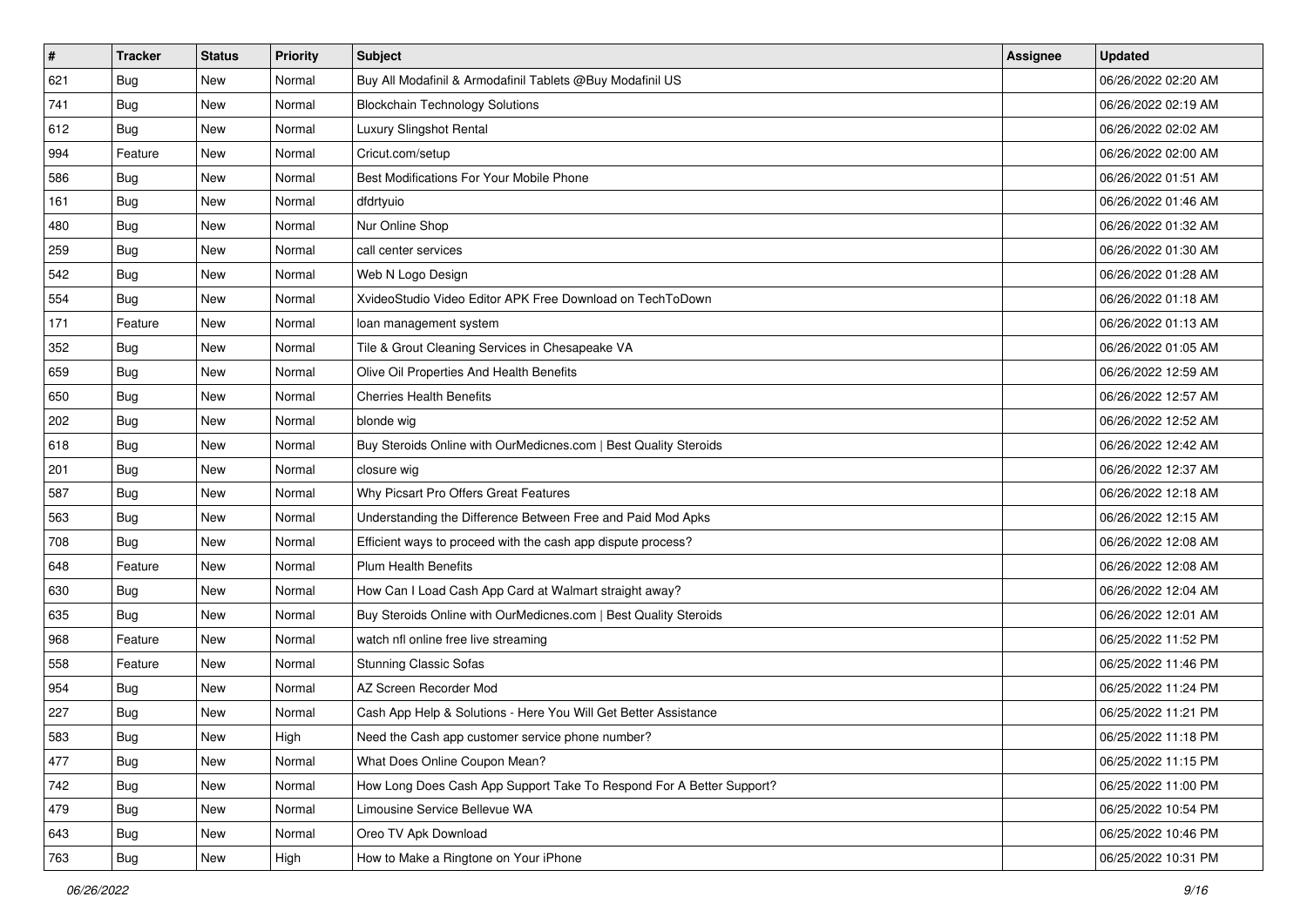| #    | <b>Tracker</b> | <b>Status</b> | <b>Priority</b> | Subject                                                                                                 | Assignee | <b>Updated</b>      |
|------|----------------|---------------|-----------------|---------------------------------------------------------------------------------------------------------|----------|---------------------|
| 800  | <b>Bug</b>     | New           | Normal          | Who Is an ETL Engineer                                                                                  |          | 06/25/2022 10:31 PM |
| 1114 | Bug            | New           | Normal          | To control the car, all you must do is click to go left or right and release the button to go straight. |          | 06/25/2022 10:15 PM |
| 956  | <b>Bug</b>     | New           | Normal          | FNF Free Mods Online                                                                                    |          | 06/25/2022 09:59 PM |
| 546  | Feature        | New           | Normal          | Quickbooks Error                                                                                        |          | 06/25/2022 09:58 PM |
| 532  | <b>Bug</b>     | New           | Normal          | My Assignment Help                                                                                      |          | 06/25/2022 09:55 PM |
| 1106 | <b>Bug</b>     | New           | Normal          | How Do I Get Cash App ++ Without Confronting Any Technical Glitches?                                    |          | 06/25/2022 09:53 PM |
| 185  | <b>Bug</b>     | New           | Normal          | Non-Plagiarized Research Writing                                                                        |          | 06/25/2022 09:34 PM |
| 710  | Bug            | New           | Normal          | Take Necessary Assistance If You Are Unable Activate Cash App Card                                      |          | 06/25/2022 09:26 PM |
| 647  | Feature        | New           | Normal          | <b>Cranberry Health Benefits</b>                                                                        |          | 06/25/2022 09:21 PM |
| 806  | Feature        | New           | Normal          | Go everywhere thanks to mapquest driving directions                                                     |          | 06/25/2022 09:13 PM |
| 1103 | Bug            | New           | Normal          | Idle game fix bug                                                                                       |          | 06/25/2022 09:08 PM |
| 139  | <b>Bug</b>     | New           | Normal          | relseo                                                                                                  |          | 06/25/2022 09:04 PM |
| 979  | Bug            | New           | Normal          | Free Gas Cards for the Unemployed                                                                       |          | 06/25/2022 09:02 PM |
| 668  | <b>Bug</b>     | New           | Normal          | Get to know Cash App Refund Process here                                                                |          | 06/25/2022 08:53 PM |
| 731  | <b>Bug</b>     | New           | Normal          | Avail Of Cash App Customer Service If Unable To Down Cash App Mobile App?                               |          | 06/25/2022 08:36 PM |
| 615  | <b>Bug</b>     | New           | Normal          | CheapestMedsShop   100% Safe Medicines Online in USA UK & AUS.                                          |          | 06/25/2022 08:36 PM |
| 196  | <b>Bug</b>     | New           | Normal          | Homoeobazaar For Homeopathy Medicines                                                                   |          | 06/25/2022 08:34 PM |
| 695  | Bug            | New           | Normal          | Refer Listas IPTV Apk                                                                                   |          | 06/25/2022 08:23 PM |
| 484  | <b>Bug</b>     | New           | Normal          | UK best essay writing service                                                                           |          | 06/25/2022 08:18 PM |
| 600  | <b>Bug</b>     | New           | Normal          | Play Store Pro                                                                                          |          | 06/25/2022 08:17 PM |
| 225  | <b>Bug</b>     | New           | Normal          | instant personal loan                                                                                   |          | 06/25/2022 08:11 PM |
| 450  | <b>Bug</b>     | New           | Normal          | Floor Stripping Quincy MA                                                                               |          | 06/25/2022 08:06 PM |
| 552  | Feature        | New           | Normal          | Radio rfm and the benefits of radio rfm                                                                 |          | 06/25/2022 08:02 PM |
| 457  | <b>Bug</b>     | New           | Normal          | Carpet Cleaning Medford MA                                                                              |          | 06/25/2022 07:36 PM |
| 527  | Feature        | New           | Normal          | My Teachers                                                                                             |          | 06/25/2022 07:28 PM |
| 704  | <b>Bug</b>     | New           | Normal          | Reach support team of Chime Customer Service for instant help                                           |          | 06/25/2022 07:25 PM |
| 524  | <b>Bug</b>     | New           | Normal          | How Does Google Account Recovery Work If Your Account Is Hacked?                                        |          | 06/25/2022 07:08 PM |
| 178  | <b>Bug</b>     | New           | Normal          | transparent lace wigs                                                                                   |          | 06/25/2022 07:07 PM |
| 564  | Bug            | New           | Normal          | How To Install RepelisPlus On Your Android Phone?                                                       |          | 06/25/2022 06:46 PM |
| 1024 | <b>Bug</b>     | New           | Normal          | How to choose the right broker                                                                          |          | 06/25/2022 06:23 PM |
| 1025 | Bug            | New           | Normal          | how to change the logo in wordpress                                                                     |          | 06/25/2022 06:20 PM |
| 1026 | Bug            | New           | Normal          | New Puzzle Game for All Age - Dordle                                                                    |          | 06/25/2022 06:17 PM |
| 1027 | <b>Bug</b>     | New           | Normal          | Word hurdle: Viral and Fun Online Game                                                                  |          | 06/25/2022 06:13 PM |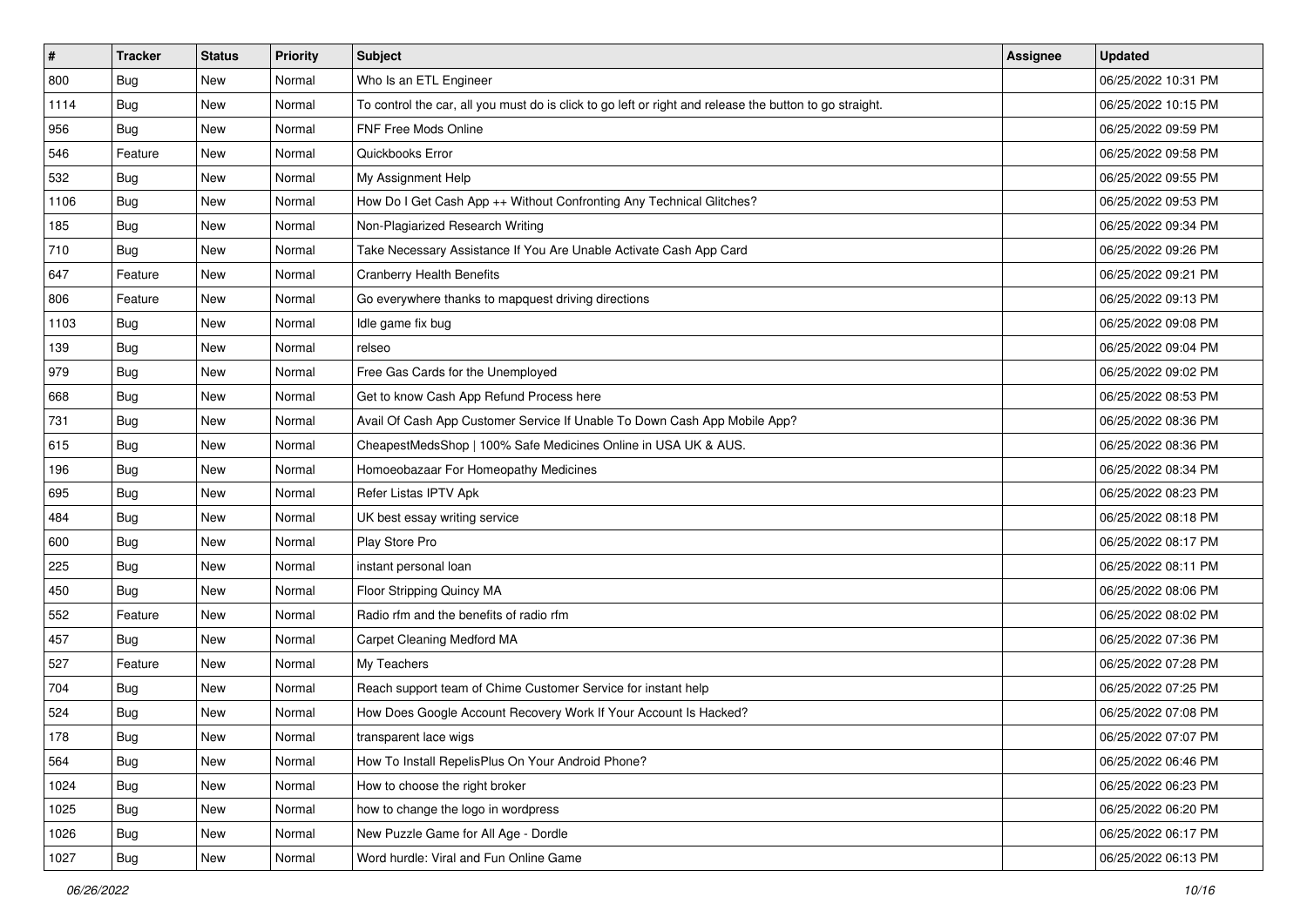| $\sharp$ | <b>Tracker</b> | <b>Status</b> | <b>Priority</b> | Subject                                                                          | Assignee | <b>Updated</b>      |
|----------|----------------|---------------|-----------------|----------------------------------------------------------------------------------|----------|---------------------|
| 526      | Bug            | New           | Normal          | Soundcloud to mp3 converter - Download Soundcloud songs                          |          | 06/25/2022 05:36 PM |
| 804      | <b>Bug</b>     | New           | Normal          | Review                                                                           |          | 06/25/2022 05:07 PM |
| 709      | Bug            | New           | Normal          | How To Load Cash App Card At Walmart Without Having To Face Any Hassle?          |          | 06/25/2022 05:02 PM |
| 636      | Bug            | <b>New</b>    | Normal          | What is the most popular furniture color?                                        |          | 06/25/2022 04:57 PM |
| 133      | Bug            | New           | Normal          | craftlabs                                                                        |          | 06/25/2022 04:43 PM |
| 242      | Feature        | New           | Normal          | Descripción de Torque Pro MOD APK para Android                                   |          | 06/25/2022 04:37 PM |
| 590      | Bug            | New           | Normal          | Follow proper initiatives to check my cash app card balance:                     |          | 06/25/2022 04:29 PM |
| 483      | Bug            | New           | Normal          | UK best essay writing service                                                    |          | 06/25/2022 04:05 PM |
| 634      | Bug            | New           | Normal          | Buy Vidalista Tablets (Tadalafil) at [\$25 OFF + Free Shipping] Vidalistatablets |          | 06/25/2022 04:00 PM |
| 598      | Bug            | New           | Normal          | Universo s / f Download                                                          |          | 06/25/2022 03:38 PM |
| 653      | <b>Bug</b>     | New           | Normal          | Jujube (Jinjoles): Properties And Health Benefits                                |          | 06/25/2022 03:18 PM |
| 720      | Bug            | New           | Normal          | How does Cash App Phone Number provide a quick treatment?                        |          | 06/25/2022 02:32 PM |
| 556      | Bug            | New           | Normal          | Play Game Mod Apk With Your Friends                                              |          | 06/25/2022 02:31 PM |
| 584      | Bug            | New           | Normal          | Want the cash app customer service number to check balance?                      |          | 06/25/2022 02:30 PM |
| 667      | <b>Bug</b>     | <b>New</b>    | Normal          | What Is a Ringtone?                                                              |          | 06/25/2022 02:04 PM |
| 703      | Bug            | New           | Normal          | For real-time help, dial Facebook customer service number                        |          | 06/25/2022 02:00 PM |
| 619      | Bug            | New           | Normal          | Online Trusted Medicine Store in US for Health - Genericmedsupply                |          | 06/25/2022 01:55 PM |
| 669      | Feature        | New           | Normal          | Nursing Assignment Help                                                          |          | 06/25/2022 12:41 PM |
| 588      | Bug            | New           | Normal          | YouTube Vanced Apk Manager App - Como instalá-lo                                 |          | 06/25/2022 12:21 PM |
| 689      | Bug            | New           | Normal          | How to use twitch.tv/activate?                                                   |          | 06/25/2022 12:12 PM |
| 715      | Bug            | New           | Normal          | Puppy Playtime Descargar gratis                                                  |          | 06/25/2022 12:10 PM |
| 808      | Bug            | New           | Normal          | Sinnvolle Guten-Morgen-Grüße                                                     |          | 06/25/2022 12:09 PM |
| 173      | Feature        | New           | Normal          | private limited company registration                                             |          | 06/25/2022 11:13 AM |
| 683      | Feature        | New           | Normal          | Game creation                                                                    |          | 06/25/2022 11:12 AM |
| 724      | Bug            | New           | Normal          | Dial Chime Customer support number for a quick response                          |          | 06/25/2022 10:58 AM |
| 538      | Bug            | New           | Normal          | Will cash app refund money if scammed quickly?                                   |          | 06/25/2022 10:20 AM |
| 518      | Bug            | New           | Normal          | How To Check The Balance Of Cash App Account By Taking Cash App Support?         |          | 06/25/2022 10:09 AM |
| 765      | I Bug          | New           | Normal          | Follow proper initiatives to check my cash app                                   |          | 06/25/2022 10:08 AM |
| 239      | <b>Bug</b>     | New           | Normal          | Algunas características más de Choices MOD APK                                   |          | 06/25/2022 10:05 AM |
| 143      | Bug            | New           | Normal          | Bob lace front wigs                                                              |          | 06/25/2022 10:05 AM |
| 641      | <b>Bug</b>     | New           | Normal          | Get Best Economics Dissertation Writing Service                                  |          | 06/25/2022 10:04 AM |
| 672      | Bug            | New           | Normal          | The easiest way to delete ringtones on iPhone                                    |          | 06/25/2022 10:02 AM |
| 138      | <b>Bug</b>     | New           | Normal          | own-sweethome                                                                    |          | 06/25/2022 09:59 AM |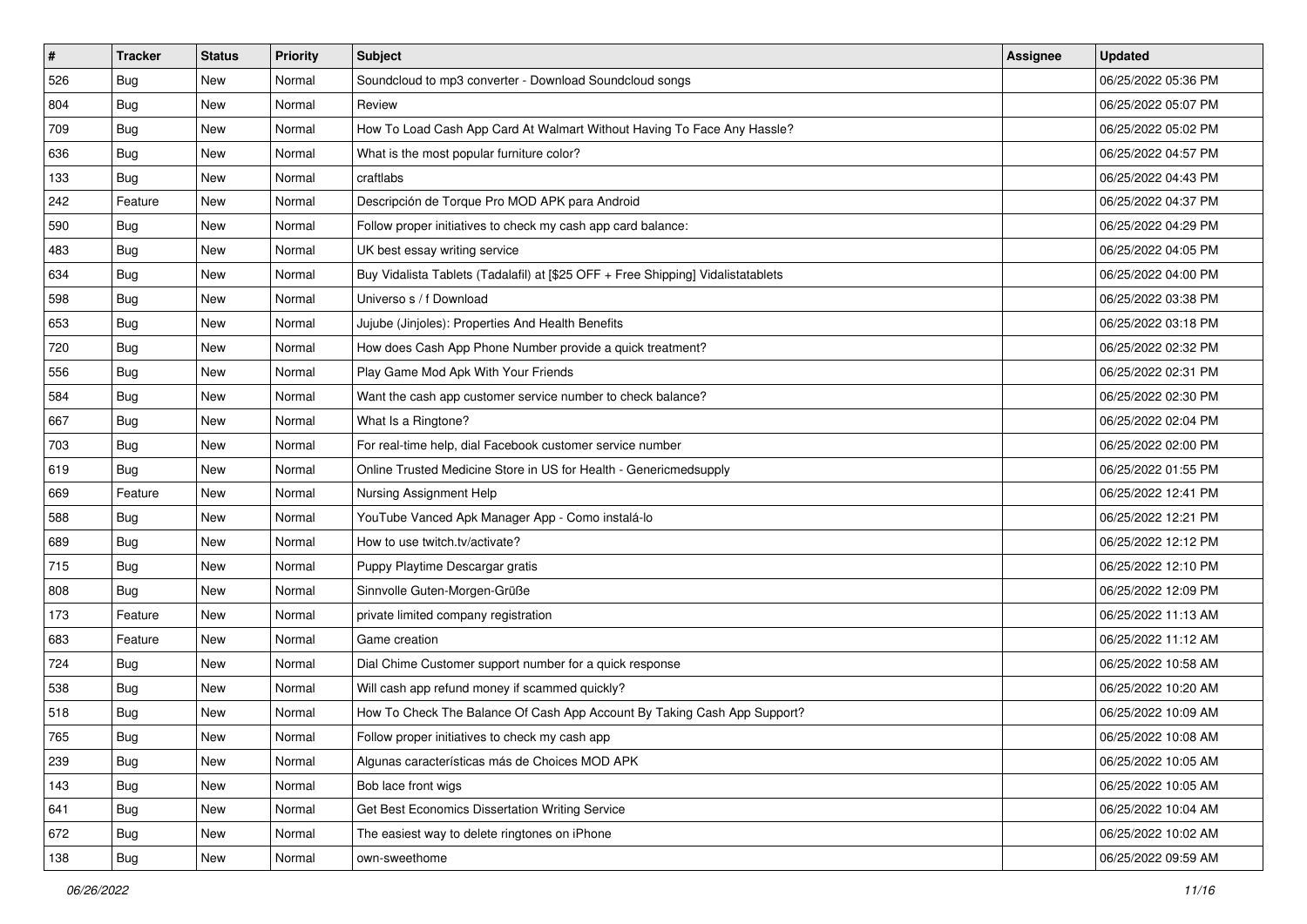| $\sharp$ | <b>Tracker</b> | <b>Status</b> | <b>Priority</b> | Subject                                                                                                                                                                                                                                                               | Assignee | <b>Updated</b>      |
|----------|----------------|---------------|-----------------|-----------------------------------------------------------------------------------------------------------------------------------------------------------------------------------------------------------------------------------------------------------------------|----------|---------------------|
| 593      | <b>Bug</b>     | New           | Normal          | Eiffel Spark Ultimate C2 SN series is a fully synthetic range of advanced performance engine oils blended in high<br>performance fully synthetic (PAO - polyalphaolefin) basestocks fortified with advanced technology additive system,<br>specifically formulated to |          | 06/25/2022 09:51 AM |
| 711      | Bug            | New           | Normal          | Human Fall Flat Apk Download                                                                                                                                                                                                                                          |          | 06/25/2022 09:44 AM |
| 740      | Feature        | <b>New</b>    | Normal          | Online Thesis Help USA                                                                                                                                                                                                                                                |          | 06/25/2022 09:42 AM |
| 1126     | Bug            | New           | Normal          | 1PLSD                                                                                                                                                                                                                                                                 |          | 06/25/2022 09:36 AM |
| 474      | Bug            | New           | Normal          | Floor Waxing Arlington MA                                                                                                                                                                                                                                             |          | 06/25/2022 09:26 AM |
| 149      | Bug            | New           | Normal          | dftgy                                                                                                                                                                                                                                                                 |          | 06/25/2022 07:33 AM |
| 207      | Feature        | New           | Low             | real estate lead conversion                                                                                                                                                                                                                                           |          | 06/25/2022 07:24 AM |
| 114      | Bug            | <b>New</b>    | Normal          | <b>Medical Research Writing Services</b>                                                                                                                                                                                                                              |          | 06/25/2022 07:20 AM |
| 651      | <b>Bug</b>     | New           | Normal          | Salmon Health Benefits                                                                                                                                                                                                                                                |          | 06/25/2022 07:05 AM |
| 684      | Bug            | <b>New</b>    | Normal          | Difference between paper map and online map                                                                                                                                                                                                                           |          | 06/25/2022 06:57 AM |
| 317      | Bug            | New           | Normal          | Eco/Green Cleaning Services in Virginia Beach VA                                                                                                                                                                                                                      |          | 06/25/2022 06:50 AM |
| 164      | <b>Bug</b>     | <b>New</b>    | Normal          | dfgbd                                                                                                                                                                                                                                                                 |          | 06/25/2022 06:49 AM |
| 595      | Bug            | New           | Normal          | RFM Online - une révolution dans la gestion de l'identité numérique                                                                                                                                                                                                   |          | 06/25/2022 06:29 AM |
| 726      | Bug            | <b>New</b>    | Normal          | Mobile Application Development Services                                                                                                                                                                                                                               |          | 06/25/2022 06:02 AM |
| 697      | Bug            | New           | Normal          | How to Descargar Pura TV For Android                                                                                                                                                                                                                                  |          | 06/25/2022 06:01 AM |
| 769      | Bug            | <b>New</b>    | Normal          | check my cash app                                                                                                                                                                                                                                                     |          | 06/25/2022 04:55 AM |
| 533      | Bug            | New           | Normal          | How to complete the homework assignments in economics in the easiest way?                                                                                                                                                                                             |          | 06/25/2022 04:41 AM |
| 645      | Bug            | New           | Normal          | thong tin chinh xac nhat hom nay                                                                                                                                                                                                                                      |          | 06/25/2022 04:16 AM |
| 605      | Feature        | New           | Normal          | What will the future of logo design be like?                                                                                                                                                                                                                          |          | 06/25/2022 03:02 AM |
| 280      | Bug            | New           | Normal          | Pacific Web Design                                                                                                                                                                                                                                                    |          | 06/25/2022 02:56 AM |
| 315      | <b>Bug</b>     | <b>New</b>    | Normal          | Dissertation help UK                                                                                                                                                                                                                                                  |          | 06/25/2022 02:51 AM |
| 113      | Bug            | New           | Normal          | ufc 254 live                                                                                                                                                                                                                                                          |          | 06/25/2022 01:50 AM |
| 781      | Bug            | <b>New</b>    | Normal          | Free Whatsapp Group to Join                                                                                                                                                                                                                                           |          | 06/25/2022 01:25 AM |
| 344      | Bug            | <b>New</b>    | Normal          | Odor Removal Services in Chesapeake VA                                                                                                                                                                                                                                |          | 06/25/2022 12:42 AM |
| 182      | Bug            | New           | Normal          | <b>Healthcare Custom Writing Services</b>                                                                                                                                                                                                                             |          | 06/25/2022 12:31 AM |
| 240      | Feature        | <b>New</b>    | Normal          | Juego interesante de Dragon Ball Legends MOD APK                                                                                                                                                                                                                      |          | 06/25/2022 12:21 AM |
| 210      | Bug            | New           | Normal          | Issue with check symbol in Cash App? Dial assist number with calling Cash App customer service phone number.                                                                                                                                                          |          | 06/24/2022 10:52 PM |
| 316      | <b>Bug</b>     | New           | Normal          | Finden Sie den besten Klingelton für Ihr Telefon                                                                                                                                                                                                                      |          | 06/24/2022 10:28 PM |
| 721      | <b>Bug</b>     | New           | Normal          | Cómo instalar un Mod Apk                                                                                                                                                                                                                                              |          | 06/24/2022 09:39 PM |
| 629      | <b>Bug</b>     | New           | Normal          | How Can I Load Cash App Card at Walmart straight away?                                                                                                                                                                                                                |          | 06/24/2022 07:55 PM |
| 461      | <b>Bug</b>     | New           | Normal          | Germs Removal Medford MA                                                                                                                                                                                                                                              |          | 06/24/2022 05:59 PM |
| 603      | <b>Bug</b>     | New           | Normal          | Premiere gratuito da lista de IPTV                                                                                                                                                                                                                                    |          | 06/24/2022 05:30 PM |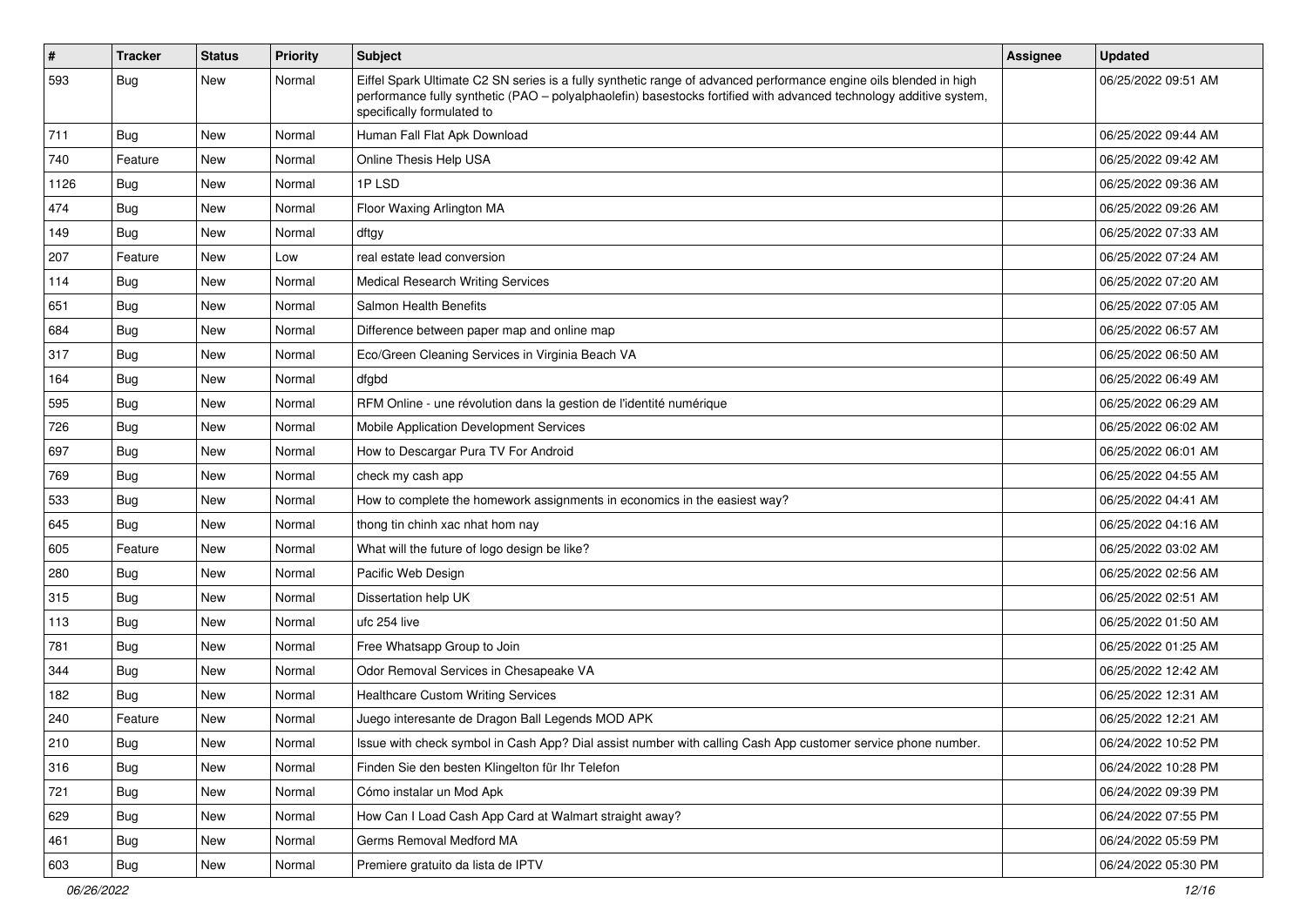| $\vert$ # | <b>Tracker</b> | <b>Status</b> | <b>Priority</b> | Subject                                                                             | <b>Assignee</b> | <b>Updated</b>      |
|-----------|----------------|---------------|-----------------|-------------------------------------------------------------------------------------|-----------------|---------------------|
| 543       | Feature        | New           | Normal          | Get tech assistance with customer support on ATT Yahoo email login issue.           |                 | 06/24/2022 05:08 PM |
| 616       | <b>Bug</b>     | New           | Normal          | Buy Anavar Tablets   Anavar For Sale in USA, UK & Australia                         |                 | 06/24/2022 03:52 PM |
| 701       | Bug            | New           | Normal          | Why Law Essay Helper UK is Necessary?                                               |                 | 06/24/2022 03:17 PM |
| 516       | Bug            | New           | Normal          | Does Cash App Help To Get Cash App Refund Without Any Interruption?                 |                 | 06/24/2022 01:56 PM |
| 782       | <b>Bug</b>     | <b>New</b>    | Normal          | Comment faire une sonnerie téléphonique                                             |                 | 06/24/2022 01:32 PM |
| 561       | Bug            | New           | Normal          | Enjoy the Full YouTube Premium Experience With YouTube Premium Membership           |                 | 06/24/2022 11:10 AM |
| 599       | <b>Bug</b>     | New           | Normal          | Do you know how to delete cash app account from your computer?                      |                 | 06/24/2022 10:42 AM |
| 559       | Bug            | New           | High            | What Are Permission For Applications like Facebook Sending MMS?                     |                 | 06/24/2022 10:07 AM |
| 1125      | <b>Bug</b>     | New           | Normal          | What is Wordscapes?                                                                 |                 | 06/24/2022 09:05 AM |
| 661       | <b>Bug</b>     | New           | Normal          | Turbo VPN MOD APK Download                                                          |                 | 06/24/2022 08:51 AM |
| 762       | <b>Bug</b>     | New           | Normal          | How To Add Money To A Cash App Card If Struggling With Low Amount?                  |                 | 06/24/2022 07:48 AM |
| 736       | <b>Bug</b>     | New           | Normal          | I Want to Edit in My Website (transfer-factor.net) Unfortunately, Unable to Edit It |                 | 06/24/2022 07:32 AM |
| 678       | Bug            | New           | Normal          | How to be a winner in buidnow gg                                                    |                 | 06/24/2022 06:57 AM |
| 725       | Feature        | New           | Normal          | What are memo writing services design                                               |                 | 06/24/2022 06:24 AM |
| 1124      | Bug            | New           | Normal          | Cookie clicker unblocked                                                            |                 | 06/24/2022 05:14 AM |
| 688       | Bug            | New           | Normal          | How to use twitch.tv/activate?                                                      |                 | 06/24/2022 04:16 AM |
| 1123      | <b>Bug</b>     | New           | Normal          | Where To Watch FIFA World Cup 2022                                                  |                 | 06/24/2022 03:51 AM |
| 134       | Bug            | New           | Normal          | wisegolfers                                                                         |                 | 06/24/2022 03:34 AM |
| 222       | <b>Bug</b>     | New           | Normal          | Social Profile links                                                                |                 | 06/24/2022 02:53 AM |
| 933       | Bug            | New           | Normal          | How Can I Watch Movies on My Mobile Phone                                           |                 | 06/24/2022 12:55 AM |
| 172       | Feature        | New           | Normal          | pgdm colleges in bangalore                                                          |                 | 06/23/2022 10:47 PM |
| 145       | Bug            | New           | Normal          | abdulbaissagar                                                                      |                 | 06/23/2022 10:46 PM |
| 550       | Bug            | New           | Normal          | Nederland FM - beste manieren om naar internationale radio op internet te luisteren |                 | 06/23/2022 08:56 PM |
| 656       | Bug            | New           | Normal          | Kiwi Nutrition Facts And Health Benefits                                            |                 | 06/23/2022 05:18 PM |
| 594       | Feature        | New           | Normal          | How does research proposal help online make it easy for me?                         |                 | 06/23/2022 04:40 PM |
| 1105      | <b>Bug</b>     | New           | High            | What is Mahjong online?                                                             |                 | 06/23/2022 04:02 PM |
| 271       | Feature        | New           | Normal          | Fashion                                                                             |                 | 06/23/2022 02:36 PM |
| 693       | Feature        | New           | Normal          | How To Get My Money Back From The Cash App To Your Wallet?                          |                 | 06/23/2022 02:32 PM |
| 816       | Bug            | New           | Normal          | Play Scribble io fun with everyone                                                  |                 | 06/23/2022 10:52 AM |
| 576       | Bug            | New           | Normal          | So laden Sie ein Instagram-Bild herunter                                            |                 | 06/23/2022 09:23 AM |
| 174       | Feature        | New           | Normal          | Digital Marketing Philadelphia                                                      |                 | 06/23/2022 07:06 AM |
| 654       | Feature        | New           | Normal          | Peach Health Benefits                                                               |                 | 06/23/2022 05:34 AM |
| 1122      | Bug            | New           | Normal          | Count the number of words on the Microsoft Word application in the phone            |                 | 06/23/2022 04:19 AM |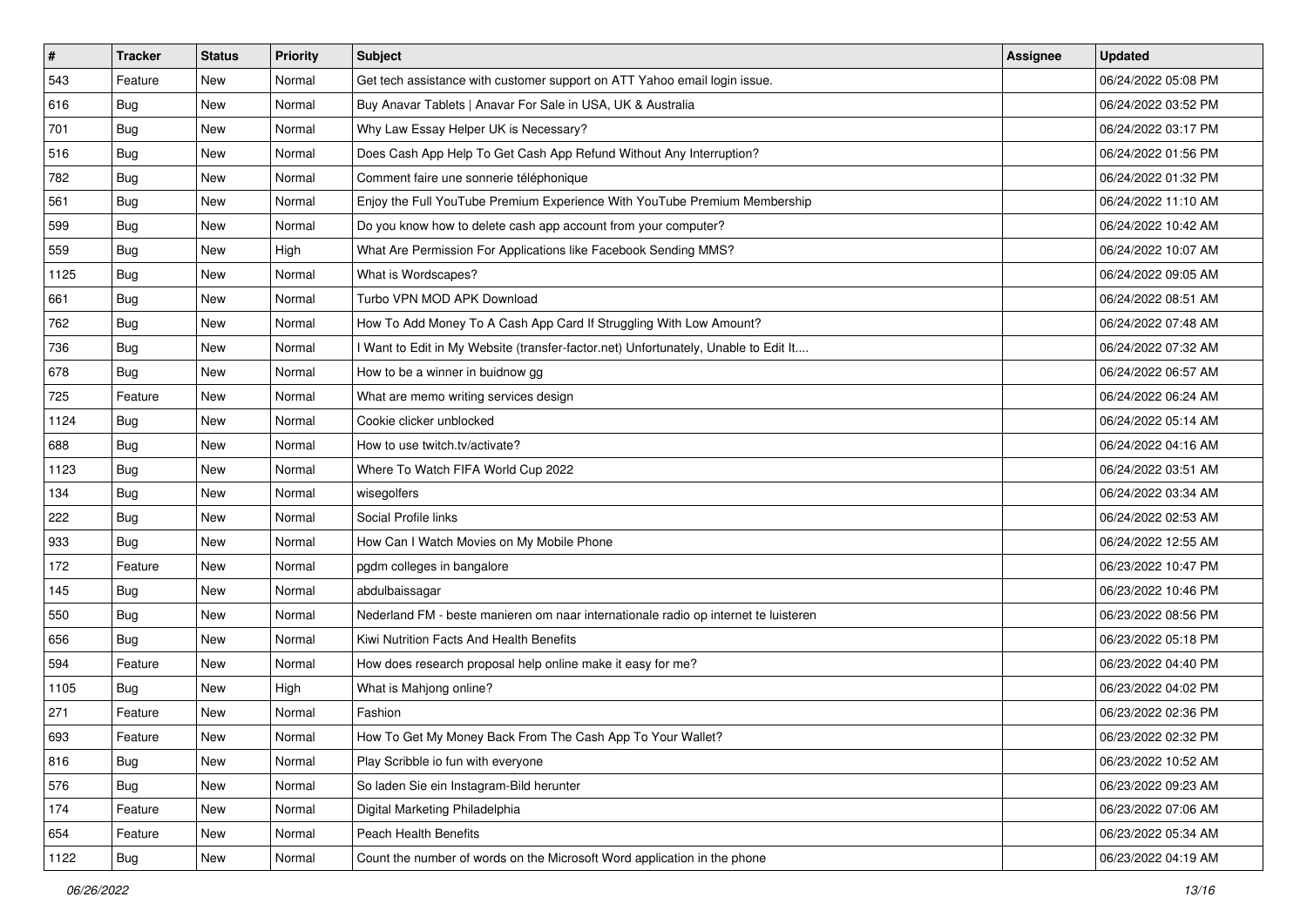| $\sharp$ | <b>Tracker</b> | <b>Status</b> | <b>Priority</b> | Subject                                                               | Assignee | <b>Updated</b>      |
|----------|----------------|---------------|-----------------|-----------------------------------------------------------------------|----------|---------------------|
| 313      | <b>Bug</b>     | New           | Normal          | Water Extraction Services in Virginia Beach VA                        |          | 06/23/2022 02:14 AM |
| 766      | <b>Bug</b>     | New           | Normal          | Pobreflix Mod APK Review                                              |          | 06/23/2022 01:39 AM |
| 562      | Bug            | New           | Normal          | Learn Basic Mahjong Rules                                             |          | 06/23/2022 12:48 AM |
| 245      | Bug            | New           | Normal          | Write My Essay For Me Cheap                                           |          | 06/22/2022 05:30 PM |
| 926      | Bug            | New           | Normal          | tavor 7                                                               |          | 06/22/2022 05:08 PM |
| 681      | Feature        | New           | High            | <b>Online Class</b>                                                   |          | 06/22/2022 01:12 PM |
| 1121     | Bug            | New           | Normal          | LustreC do not run                                                    |          | 06/22/2022 08:43 AM |
| 796      | <b>Bug</b>     | New           | Normal          | How Does Cash App ++ actually work and What is the process of it      |          | 06/22/2022 07:03 AM |
| 614      | Bug            | New           | Normal          | Como baixar o MOD APK no celular                                      |          | 06/22/2022 04:46 AM |
| 786      | Bug            | New           | Normal          | Best Assignment Help in Australia & UK                                |          | 06/21/2022 09:28 PM |
| 1069     | <b>Bug</b>     | New           | Normal          | how to get cash app support phone number 24*7 available               |          | 06/21/2022 08:36 PM |
| 1072     | Bug            | New           | Normal          | ij.start canon                                                        |          | 06/21/2022 06:56 PM |
| 1071     | Bug            | New           | Normal          | Cinema HD Review - Cinemahdv2.net                                     |          | 06/21/2022 06:54 PM |
| 464      | Bug            | New           | Normal          | Upholstery Cleaning Westchester MA                                    |          | 06/21/2022 04:02 PM |
| 1119     | <b>Bug</b>     | New           | Normal          | Klondike Solitaire                                                    |          | 06/21/2022 08:25 AM |
| 154      | Bug            | New           | Normal          | fdgyyrut gyrtrw                                                       |          | 06/21/2022 07:35 AM |
| 1118     | <b>Bug</b>     | New           | Normal          | Gameplay Minecraft                                                    |          | 06/21/2022 06:33 AM |
| 1117     | Bug            | New           | Normal          | Equal Words - Word search game for PC and Windows Phone               |          | 06/21/2022 05:38 AM |
| 624      | Bug            | New           | Normal          | Use go with the Driving Directions for your go                        |          | 06/21/2022 04:54 AM |
| 321      | Bug            | New           | Normal          | Tile & Grout Cleaning Services in Virginia Beach VA                   |          | 06/21/2022 03:04 AM |
| 1113     | <b>Bug</b>     | New           | Normal          | Press the button to control your car                                  |          | 06/20/2022 12:09 PM |
| 1092     | Bug            | New           | Normal          | Ellison Estate Vineyard                                               |          | 06/20/2022 12:03 PM |
| 1112     | Bug            | New           | Normal          | What Cash App Policy Says If Random Person Sent Me Money On Cash App? |          | 06/20/2022 07:48 AM |
| 1095     | Feature        | New           | High            | Want to Know the Best CV Makers in Dubai?                             |          | 06/20/2022 06:29 AM |
| 272      | Feature        | New           | Normal          | Fashion                                                               |          | 06/19/2022 08:01 AM |
| 591      | Bug            | New           | Normal          | How To Find Facebook Modifications For Your Spotify Premium Apk?      |          | 06/19/2022 06:07 AM |
| 895      | <b>Bug</b>     | New           | Normal          | Cash App Scams                                                        |          | 06/18/2022 02:36 PM |
| 176      | I Bug          | New           | Normal          | instant loan without documents                                        |          | 06/18/2022 01:43 PM |
| 253      | <b>Bug</b>     | New           | Normal          | Florence Lawrence                                                     |          | 06/18/2022 01:09 PM |
| 776      | <b>Bug</b>     | New           | Normal          | Wibargain                                                             |          | 06/17/2022 08:52 PM |
| 545      | Feature        | New           | Normal          | <b>Best Canvas Print Company</b>                                      |          | 06/17/2022 08:25 PM |
| 670      | <b>Bug</b>     | New           | Normal          | JTWhatsApp Apk - The New and Improved WhatsApp                        |          | 06/17/2022 04:36 PM |
| 339      | <b>Bug</b>     | New           | Normal          | Upholstery Cleaning Services in Norfolk VA                            |          | 06/17/2022 04:36 AM |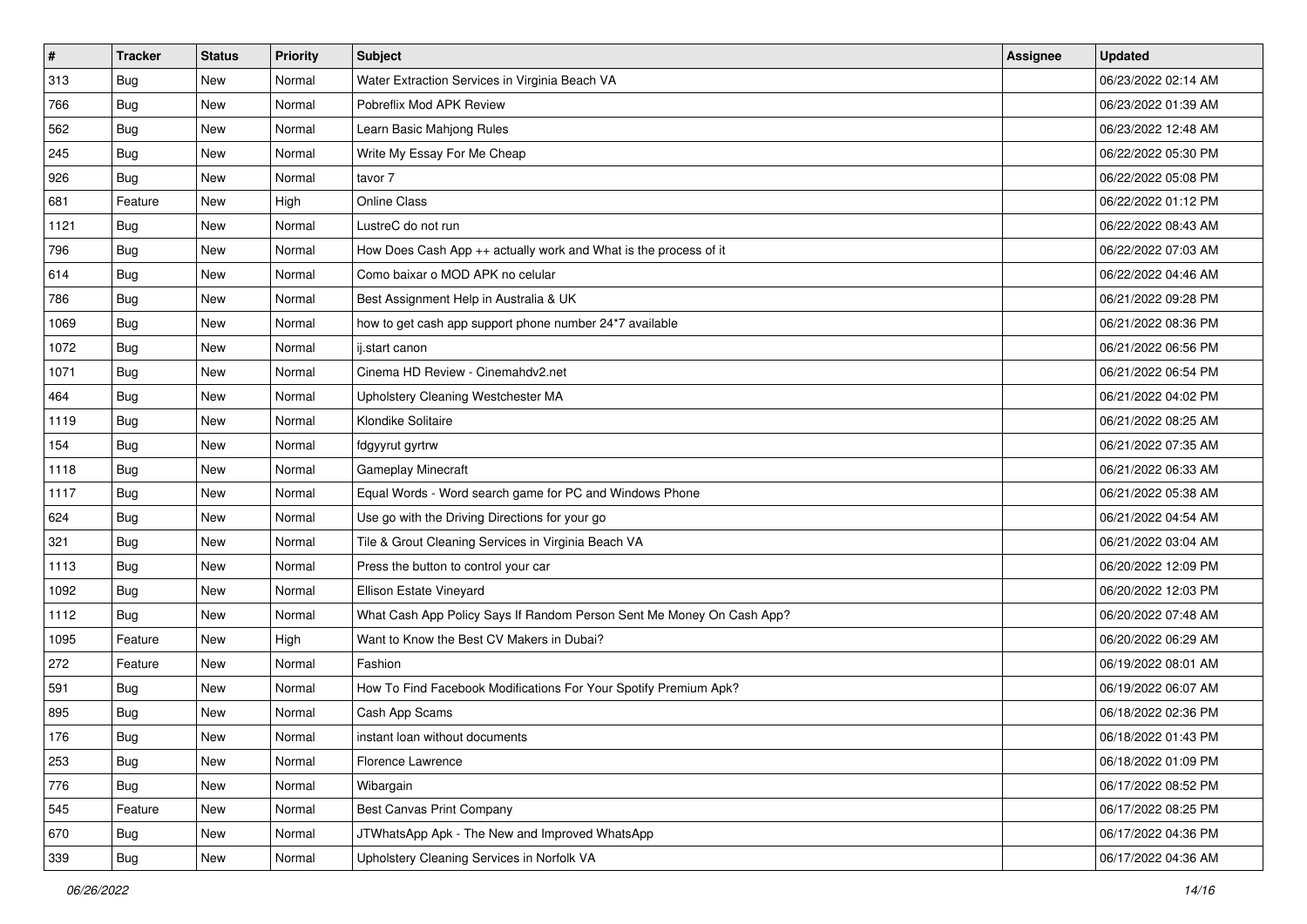| $\vert$ # | <b>Tracker</b> | <b>Status</b> | <b>Priority</b> | Subject                                                                                                                                                                                                                                        | <b>Assignee</b> | <b>Updated</b>      |
|-----------|----------------|---------------|-----------------|------------------------------------------------------------------------------------------------------------------------------------------------------------------------------------------------------------------------------------------------|-----------------|---------------------|
| 918       | Bug            | New           | Normal          | Antivirus for IOS                                                                                                                                                                                                                              |                 | 06/16/2022 10:36 PM |
| 1001      | Bug            | New           | Normal          | Venmo Keep Saying Error?                                                                                                                                                                                                                       |                 | 06/16/2022 02:11 PM |
| 1101      | Bug            | New           | Normal          | How to Delete Cash App History at once?                                                                                                                                                                                                        |                 | 06/16/2022 06:49 AM |
| 675       | <b>Bug</b>     | <b>New</b>    | Normal          | What Are Smart Tactics To Fix Cash App Transfer Failed Hurdles?                                                                                                                                                                                |                 | 06/16/2022 04:37 AM |
| 949       | Bug            | New           | Normal          | <b>Educational Games</b>                                                                                                                                                                                                                       |                 | 06/15/2022 09:11 PM |
| 544       | Bug            | New           | Normal          | Hey! I had a very cool idea to order our general picture on canvas for my family as a gift. But couldn't find a good<br>one. Once my friend advised me this article in which I found what I was looking for and gave a cool gift to my family. |                 | 06/15/2022 08:13 PM |
| 1078      | Bug            | <b>New</b>    | Normal          | What Bank Is Cash App On Plaid? Find Clarity And Assistance                                                                                                                                                                                    |                 | 06/15/2022 11:56 AM |
| 1080      | Bug            | New           | Normal          | How to use Math Wallet   Nexo wallet   CoinTiger Exchange                                                                                                                                                                                      |                 | 06/15/2022 11:56 AM |
| 1082      | Bug            | <b>New</b>    | Normal          | Reset chime bank password without phone number                                                                                                                                                                                                 |                 | 06/15/2022 11:56 AM |
| 1099      | Feature        | New           | Normal          | Whatsapp Plus - A New Way Of Communicating                                                                                                                                                                                                     |                 | 06/15/2022 10:48 AM |
| 1079      | <b>Bug</b>     | New           | Normal          | How to get cheap psychology assignment?                                                                                                                                                                                                        |                 | 06/15/2022 06:00 AM |
| 1081      | Feature        | New           | Normal          | drift boss- the best driftitng game                                                                                                                                                                                                            |                 | 06/15/2022 05:56 AM |
| 1089      | Bug            | New           | Normal          | Pay Someone To Do My Assignment                                                                                                                                                                                                                |                 | 06/15/2022 04:44 AM |
| 925       | Bug            | <b>New</b>    | Normal          | tavor 7                                                                                                                                                                                                                                        |                 | 06/15/2022 03:45 AM |
| 1094      | Bug            | New           | Normal          | What time does direct deposit hit Cash App?                                                                                                                                                                                                    |                 | 06/14/2022 03:27 PM |
| 995       | Feature        | <b>New</b>    | Normal          | "ij.start canon                                                                                                                                                                                                                                |                 | 06/14/2022 03:27 PM |
| 1091      | Bug            | New           | Normal          | Find family fun indoors and outdoors in the Jungfrau Region                                                                                                                                                                                    |                 | 06/14/2022 09:33 AM |
| 828       | <b>Bug</b>     | New           | Normal          | Nursery management                                                                                                                                                                                                                             |                 | 06/13/2022 08:55 AM |
| 191       | Bug            | New           | Normal          | <b>B2B Branding</b>                                                                                                                                                                                                                            |                 | 06/13/2022 12:50 AM |
| 692       | Bug            | <b>New</b>    | Normal          | Esports 888b                                                                                                                                                                                                                                   |                 | 06/12/2022 10:04 AM |
| 1051      | Bug            | New           | Normal          | Dental Supplies USA                                                                                                                                                                                                                            |                 | 06/11/2022 09:20 PM |
| 1090      | Bug            | New           | Normal          | Pay Someone To Do My Assignment                                                                                                                                                                                                                |                 | 06/11/2022 03:15 PM |
| 1076      | <b>Bug</b>     | New           | Normal          | DedicatedHosting4u                                                                                                                                                                                                                             |                 | 06/11/2022 09:15 AM |
| 1083      | <b>Bug</b>     | New           | Normal          | coin base review                                                                                                                                                                                                                               |                 | 06/11/2022 09:13 AM |
| 1084      | Bug            | New           | Normal          | <b>Trippie Redd</b>                                                                                                                                                                                                                            |                 | 06/11/2022 09:05 AM |
| 1087      | Bug            | New           | Normal          | How do new writers start out?                                                                                                                                                                                                                  |                 | 06/10/2022 03:25 PM |
| 302       | <b>Bug</b>     | New           | Normal          | Auto Electrical Repair Services in Norcross GA                                                                                                                                                                                                 |                 | 06/10/2022 06:30 AM |
| 1085      | Feature        | New           | Normal          | dcvghdcc asgdvgd dveduqwv ajdhvwd                                                                                                                                                                                                              |                 | 06/09/2022 03:46 PM |
| 1070      | Feature        | New           | Normal          | <b>Tableau Consulting Expertise</b>                                                                                                                                                                                                            |                 | 06/09/2022 11:50 AM |
| 912       | Bug            | New           | Normal          | Cuphead Mobile Game Review                                                                                                                                                                                                                     |                 | 06/09/2022 10:14 AM |
| 1073      | Bug            | New           | Normal          | <b>Cricut Design Space</b>                                                                                                                                                                                                                     |                 | 06/07/2022 09:34 PM |
| 1057      | Bug            | New           | Normal          | <b>CCPlay Education Edition APK</b>                                                                                                                                                                                                            |                 | 06/07/2022 04:07 AM |